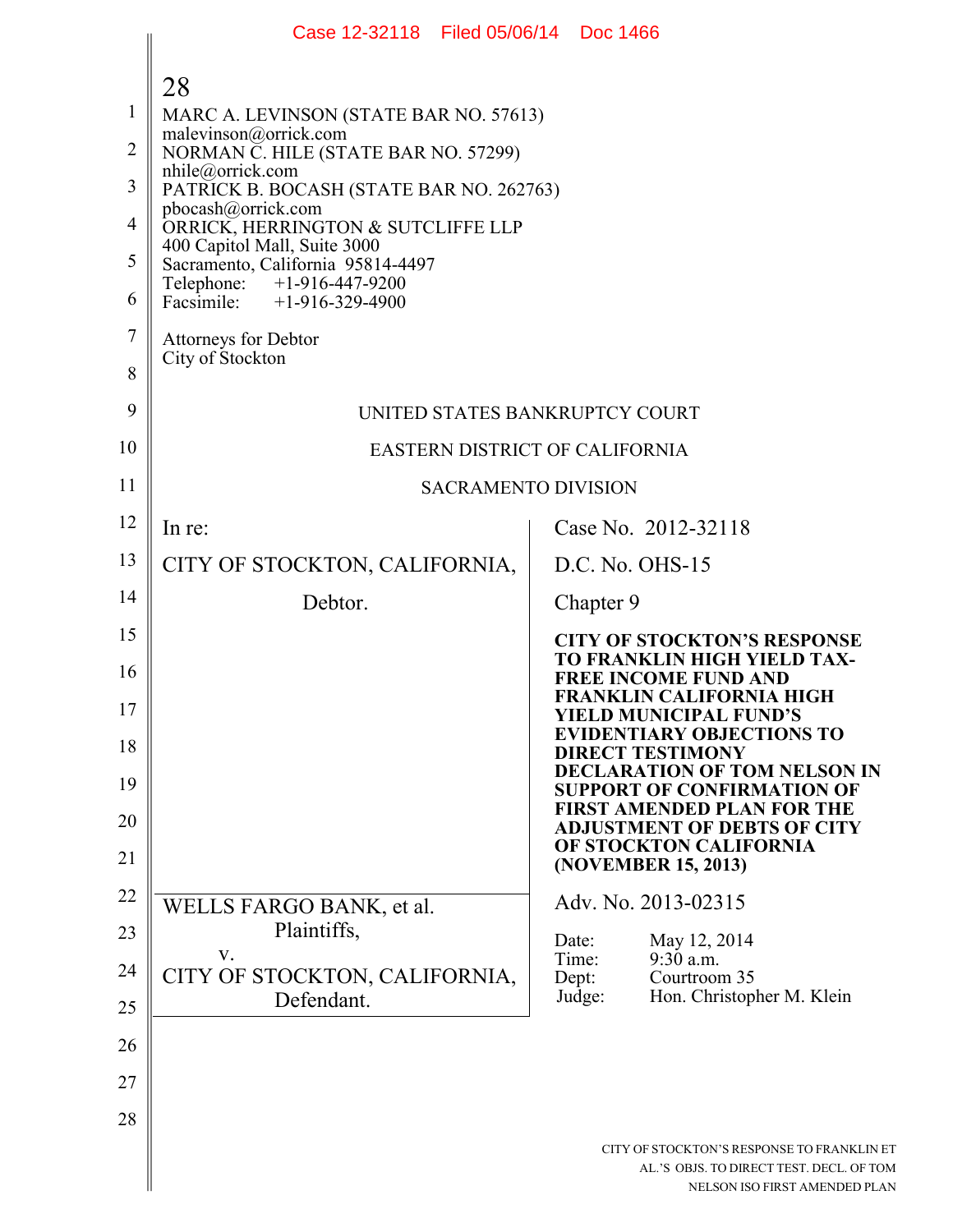| $\mathbf{1}$   |                                                                                                      | Pursuant to paragraph 44 of the Order Governing The Disclosure And Use Of Discovery                |                                                                                     |
|----------------|------------------------------------------------------------------------------------------------------|----------------------------------------------------------------------------------------------------|-------------------------------------------------------------------------------------|
| $\overline{2}$ | Information And Scheduling Dates, Etc. [Dkt. Nos. 1224 (Case), 16 (Proceeding)], as amended          |                                                                                                    |                                                                                     |
| 3              | by the Order Modifying Order Governing The Disclosure And Use Of Discovery Information               |                                                                                                    |                                                                                     |
| 4              | And Scheduling Dates, Etc. [Dkt. Nos. 1242 (Case), 18 (Proceeding)] (collectively, the "Orders"),    |                                                                                                    |                                                                                     |
| 5              | the City of Stockton, California (the "City"), the debtor and defendant in the above-captioned       |                                                                                                    |                                                                                     |
| 6              | case and adversary proceeding, hereby submits the following responses to Franklin High Yield         |                                                                                                    |                                                                                     |
| 7              | Tax-Free Income Fund and Franklin California High Yield Municipal Fund's (collectively,              |                                                                                                    |                                                                                     |
| 8              | "Franklin's") Evidentiary Objections to Direct Testimony Declaration of Tom Nelson In Support        |                                                                                                    |                                                                                     |
| 9              | Of Confirmation Of First Amended Plan For The Adjustment Of Debts Of City Of Stockton                |                                                                                                    |                                                                                     |
| 10             | California (November 15, 2013) [Dkt. Nos. 1420 (Case), 109 (Proceeding)].                            |                                                                                                    |                                                                                     |
| 11             |                                                                                                      | The City disagrees with all of Franklin's objections to Mr. Nelson's declaration and               |                                                                                     |
| 12             | submits that Franklin will have the opportunity to cross-examine Mr. Nelson to address any           |                                                                                                    |                                                                                     |
| 13             | alleged deficiencies in his declaration. However, to the extent the Court determines that any of     |                                                                                                    |                                                                                     |
| 14             | Mr. Nelson's statements in his declaration require clarification or additional foundational support, |                                                                                                    |                                                                                     |
|                | the City is prepared to provide live testimony at trial by Mr. Nelson to clarify or lay any          |                                                                                                    |                                                                                     |
| 15             |                                                                                                      |                                                                                                    |                                                                                     |
| 16             | foundation the Court deems necessary.                                                                |                                                                                                    |                                                                                     |
| 17             |                                                                                                      | The City's responses to Franklin's specific objections follow:                                     |                                                                                     |
| 18             |                                                                                                      |                                                                                                    |                                                                                     |
| 19             | <b>PARAGRAPH OBJECTED</b><br>TO                                                                      | <b>GROUNDS FOR</b><br><b>OBJECTION</b>                                                             | <b>RESPONSE TO</b><br><b>OBJECTION</b>                                              |
| 20             | 5.<br>I have reviewed the Chin                                                                       | Franklin objects to the                                                                            | The underlined portions of                                                          |
| 21             | Report submitted by Franklin<br>High Yield Tax-Free Income                                           | underlined portions of this<br>paragraph because they                                              | this paragraph are valid lay<br>opinion testimony under FED.                        |
| 22             | Fund and Franklin California<br>High Yield Municipal Fund                                            | consist of improper opinion<br>testimony that is not rationally                                    | R. EVID. 701 because they<br>are rationally based on Mr.                            |
| 23             | (together, "Franklin"). Mr.<br>Chin did not contact me as                                            | based on Mr. Nelson's<br>perception and is not helpful                                             | Nelson's perception, helpful<br>to clearly understanding his                        |
| 24             | part of the preparation of the<br>Chin Report, nor to my                                             | to clearly understand Mr.<br>Nelson's testimony or to                                              | testimony and helpful to<br>determining at least one fact                           |
| 25             | knowledge did he contact<br>anyone else at either of the                                             | determine a fact in issue.<br>FED. R. EVID. 701; see also                                          | in issue. The statements are<br>also based on Mr. Nelson's                          |
| 26             | Courses or at Kemper. Mr.<br>Chin's report is seriously                                              | Britz Fertilizers, Inc. v. Bayer<br>Corp., 2009 U.S. Dist. LEXIS                                   | knowledge and experience as<br>General Manager of Swenson                           |
| 27             | flawed, and either omits or<br>glosses over critical<br>considerations relevant to the               | 57947, at *8-9 (E.D. Cal. June<br>$17, 2009$ ) (fact witness not<br>permitted to offer opinions to | Park and Van Buskirk golf<br>courses (together, the<br>"Courses") as well as a golf |

- 2 -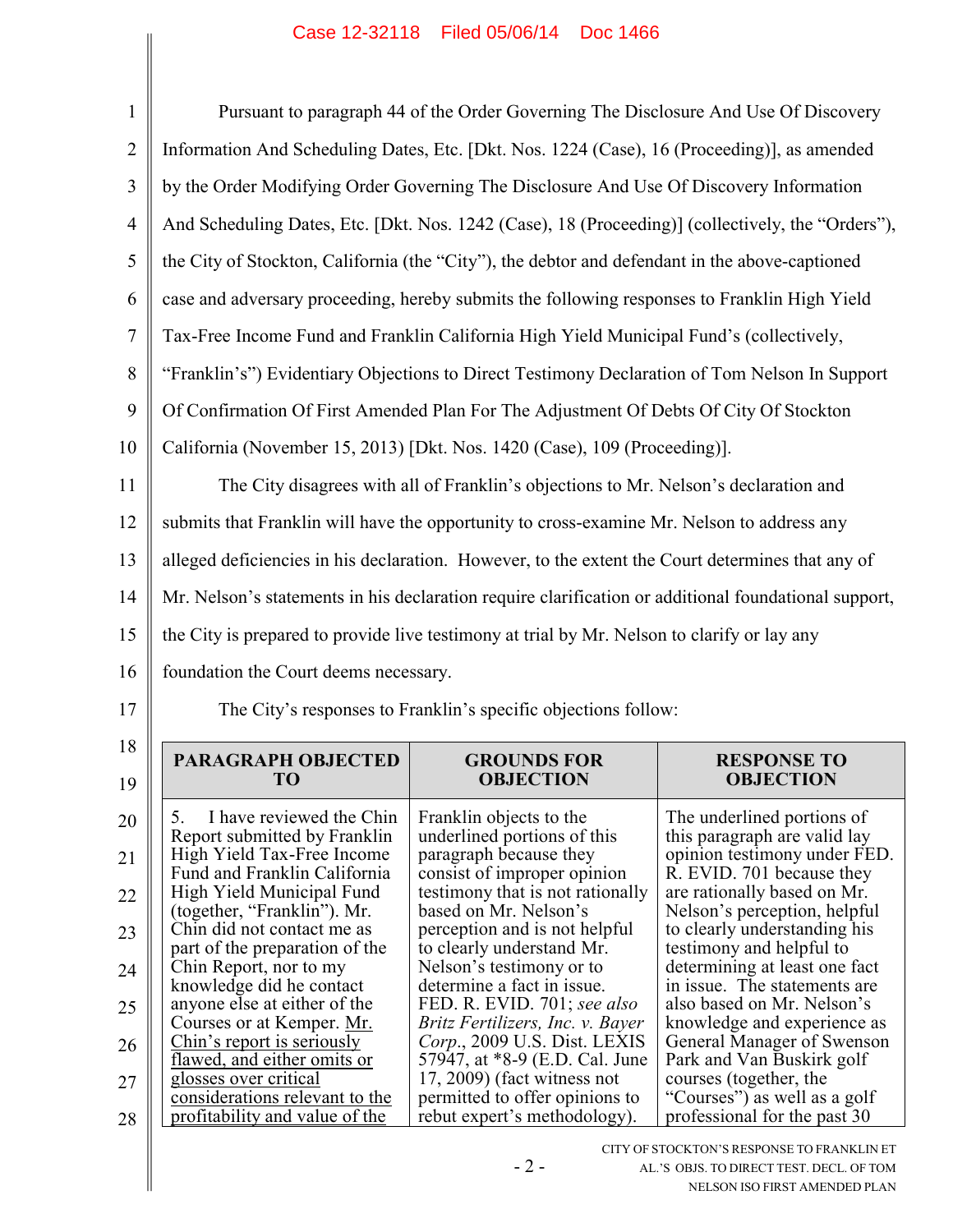| 1<br>$\overline{2}$ | <b>PARAGRAPH OBJECTED</b><br>T <sub>O</sub>                    | <b>GROUNDS FOR</b><br><b>OBJECTION</b>                        | <b>RESPONSE TO</b><br><b>OBJECTION</b>                                                        |
|---------------------|----------------------------------------------------------------|---------------------------------------------------------------|-----------------------------------------------------------------------------------------------|
| 3                   | Courses. Specifically, Mr.<br>Chin's "valuation" ignores $(1)$ | Furthermore, the underlined<br>portions of this paragraph are | years, who for the past three<br>years has been employed by                                   |
| 4                   | the market conditions that<br>place extreme price pressures    | inadmissible because they<br>assume facts not in evidence     | KemperSports, Inc. managing<br>the Courses, as more fully                                     |
| 5                   | on the Courses, (2) the<br>continued projected shortfalls      | and lack foundation. FED. R.<br>EVID. 602. Franklin also      | described in $\P$ 1-2 of his<br>declaration. Cf. Int'l Ass'n of                               |
| 6                   | for the Courses, and (3) the<br>millions of dollars in capital | objects to the statements in<br>this paragraph because Mr.    | Firefighters, Local 1186 v.<br>City of Vallejo, 48 B.R. 208,                                  |
|                     | improvements and deferred                                      | Nelson's description of the                                   | 292-93 (B.A.P. 9th Cir. 2009)                                                                 |
| 7                   | maintenance that would have<br>to be undertaken in order for   | Chin Report is not the best<br>evidence of the contents of    | (upholding the bankruptcy<br>court's admission of the                                         |
| 8                   | the Courses to turn a profit.                                  | that document. FED. R.<br>EVID. 1002.                         | testimony of the City of<br>Vallejo's Assistant Finance                                       |
| 9                   |                                                                |                                                               | Director regarding Vallejo's<br>financial conditions and                                      |
| 10                  |                                                                |                                                               | constraints even though the<br>testimony "arguably contained                                  |
| 11<br>12            |                                                                |                                                               | legal conclusions" because the<br>testimony pertained to the<br>"complex[]" area of municipal |
| 13                  |                                                                |                                                               | accounting and promoted<br>"judicial efficiency") (citing                                     |
| 14                  |                                                                |                                                               | FRE 701).                                                                                     |
|                     |                                                                |                                                               | Furthermore, expert testimony                                                                 |
| 15                  |                                                                |                                                               | may be rebutted by the<br>testimony of lay witnesses.                                         |
| 16                  |                                                                |                                                               | United States v. Shackelford,                                                                 |
| 17                  |                                                                |                                                               | 494 F.2d 67, 68, 75 (9th Cir.<br>1974) (holding that the                                      |
| 18                  |                                                                |                                                               | government could rely<br>entirely on lay witnesses with                                       |
| 19                  |                                                                |                                                               | percipient knowledge to rebut                                                                 |
| 20                  |                                                                |                                                               | the defendant's expert);<br>United States v. Bennett, 908                                     |
|                     |                                                                |                                                               | F.2d 189, 195 (7th Cir. 1990)                                                                 |
| 21                  |                                                                |                                                               | (government was not required<br>to rebut expert testimony with                                |
| 22                  |                                                                |                                                               | its own expert because "it may                                                                |
| 23                  |                                                                |                                                               | accomplish the same result by                                                                 |
| 24                  |                                                                |                                                               | presenting lay witnesses and<br>other evidence and by                                         |
| 25                  |                                                                |                                                               | undermining the defense                                                                       |
|                     |                                                                |                                                               | expert's credibility through<br>cross-examination."); United                                  |
| 26                  |                                                                |                                                               | States v. Mota, 598 F.2d 995,                                                                 |
| 27                  |                                                                |                                                               | 999 (5th Cir. 1979) (jury may                                                                 |
| 28                  |                                                                |                                                               | find expert testimony<br>"adequately rebutted by the                                          |
|                     |                                                                |                                                               | CITY OF STOCKTON'S RESPONSE TO FRANKLIN ET                                                    |
|                     |                                                                | $-3-$                                                         | AL.'S OBJS. TO DIRECT TEST. DECL. OF TOM<br>NELSON ISO FIRST AMENDED PLAN                     |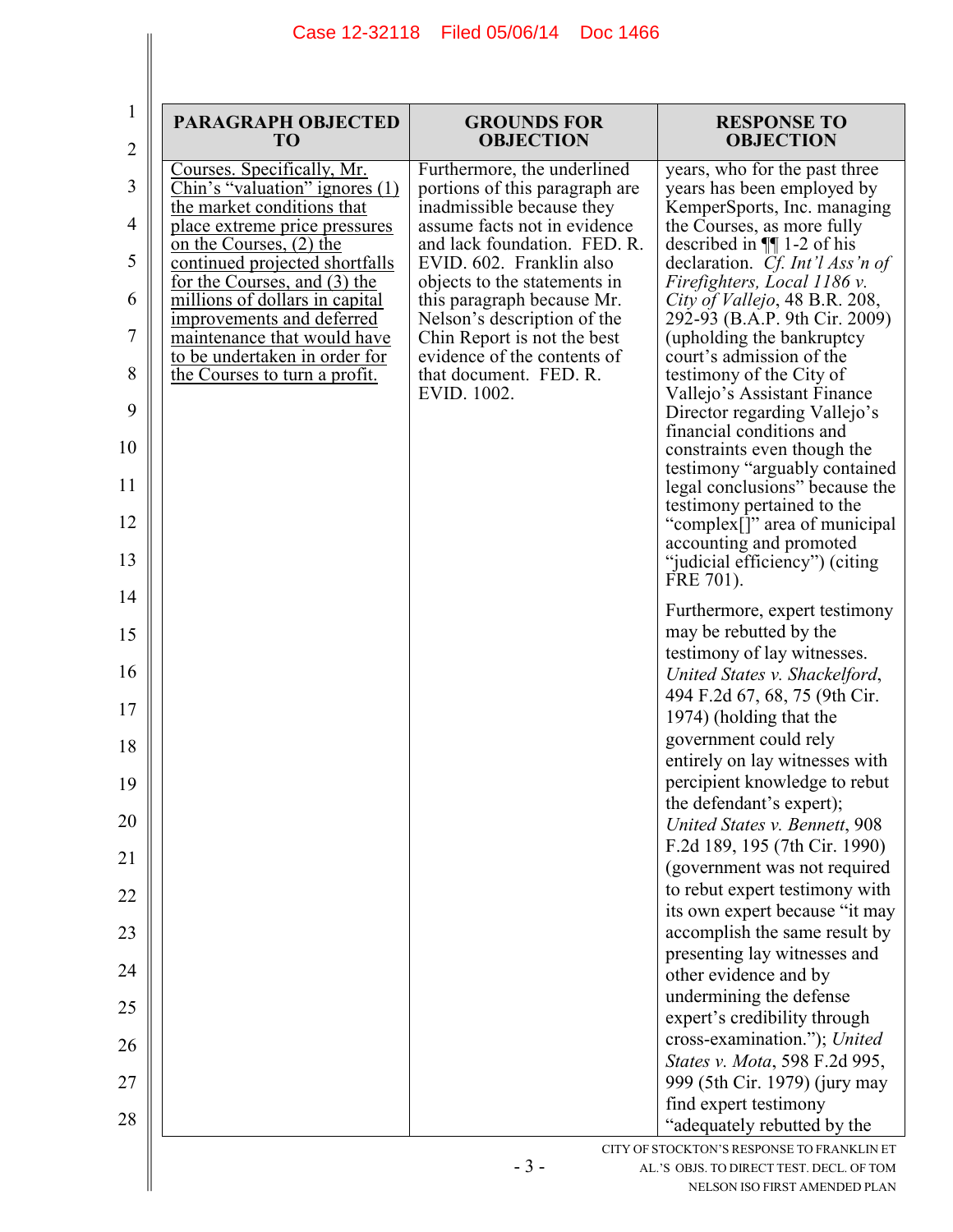| $\bf{l}$<br>2                                      | <b>PARAGRAPH OBJECTED</b><br>T <sub>O</sub>                                                                                                                                                                                                                       | <b>GROUNDS FOR</b><br><b>OBJECTION</b>                                                                                                                                                                                                                                                                                                                                                                                                                                        | <b>RESPONSE TO</b><br><b>OBJECTION</b>                                                                                                                                                                                                                                                                                                                                                                                                                                                                                                                               |
|----------------------------------------------------|-------------------------------------------------------------------------------------------------------------------------------------------------------------------------------------------------------------------------------------------------------------------|-------------------------------------------------------------------------------------------------------------------------------------------------------------------------------------------------------------------------------------------------------------------------------------------------------------------------------------------------------------------------------------------------------------------------------------------------------------------------------|----------------------------------------------------------------------------------------------------------------------------------------------------------------------------------------------------------------------------------------------------------------------------------------------------------------------------------------------------------------------------------------------------------------------------------------------------------------------------------------------------------------------------------------------------------------------|
| 3<br>4<br>5                                        |                                                                                                                                                                                                                                                                   |                                                                                                                                                                                                                                                                                                                                                                                                                                                                               | observations of mere<br>laymen"); Carpenter v. United<br>States, 264 F.2d 565 (4th Cir.<br>1959); Dusky v. United States,<br>295 F.2d 743 (8th Cir. 1961).                                                                                                                                                                                                                                                                                                                                                                                                           |
| 6<br>7<br>8<br>9<br>10<br>11                       |                                                                                                                                                                                                                                                                   |                                                                                                                                                                                                                                                                                                                                                                                                                                                                               | The underlined portions of<br>this paragraph do not assume<br>facts not in evidence and do<br>not lack foundation under<br>FED R. EVID. 602 because<br>they are based on<br>Mr. Nelson's knowledge and<br>experience as described<br>above. To the extent<br>necessary, the City will make<br>an offer of proof at trial.                                                                                                                                                                                                                                            |
| 12<br>13<br>14<br>15<br>16<br>17<br>18<br>19<br>20 |                                                                                                                                                                                                                                                                   |                                                                                                                                                                                                                                                                                                                                                                                                                                                                               | The statements in this<br>paragraph do not violate FED.<br>R. EVID. 1002 because they<br>are not secondary evidence<br>being offered to prove the<br>content of a writing. See<br>United States v. Mayans, 17<br>F.3d 1174, 1184-85 (9th Cir.<br>1994) (holding that the trial<br>court erred in sustaining best<br>evidence objections to<br>questions regarding witnesses'<br>understanding of the terms of<br>a written plea agreement).<br>Even if they were, Franklin is<br>in possession of a copy of the<br>Chin Report, which it filed in<br>the Proceeding. |
| 21<br>22<br>23<br>24<br>25<br>26<br>27<br>28       | The Chin Report<br>6.<br>suggests that revenues at the<br>Courses could be increased by<br>simply increasing course fees.<br>Chin Report, at 36-38.<br>However, this conclusion<br>ignores the realities of the<br>market in which the Courses<br><u>compete.</u> | Franklin objects to the<br>underlined portion of this<br>paragraph because it consists<br>of improper opinion testimony<br>that is not rationally based on<br>Mr. Nelson's perception and<br>is not helpful to clearly<br>understand Mr. Nelson's<br>testimony or to determine a<br>fact in issue. FED. R.<br>EVID. 701; see also Britz<br><i>Fertilizers</i> , 2009 U.S. Dist.<br>LEXIS 57947, at *8-9 (fact<br>witness not permitted to offer<br>opinions to rebut expert's | The underlined portion of this<br>paragraph is valid lay opinion<br>testimony under FED. R.<br>EVID. 701 because it is<br>rationally based on<br>Mr. Nelson's perception,<br>helpful to clearly<br>understanding his testimony<br>and helpful to determining at<br>least one fact in issue. The<br>underlined portion is also<br>based on Mr. Nelson's<br>knowledge and experience as<br>General Manager of the<br>Courses as well as a golf                                                                                                                         |
|                                                    |                                                                                                                                                                                                                                                                   | $-4-$                                                                                                                                                                                                                                                                                                                                                                                                                                                                         | CITY OF STOCKTON'S RESPONSE TO FRANKLIN ET<br>AL.'S OBJS. TO DIRECT TEST. DECL. OF TOM<br>NELSON ISO FIRST AMENDED PLAN                                                                                                                                                                                                                                                                                                                                                                                                                                              |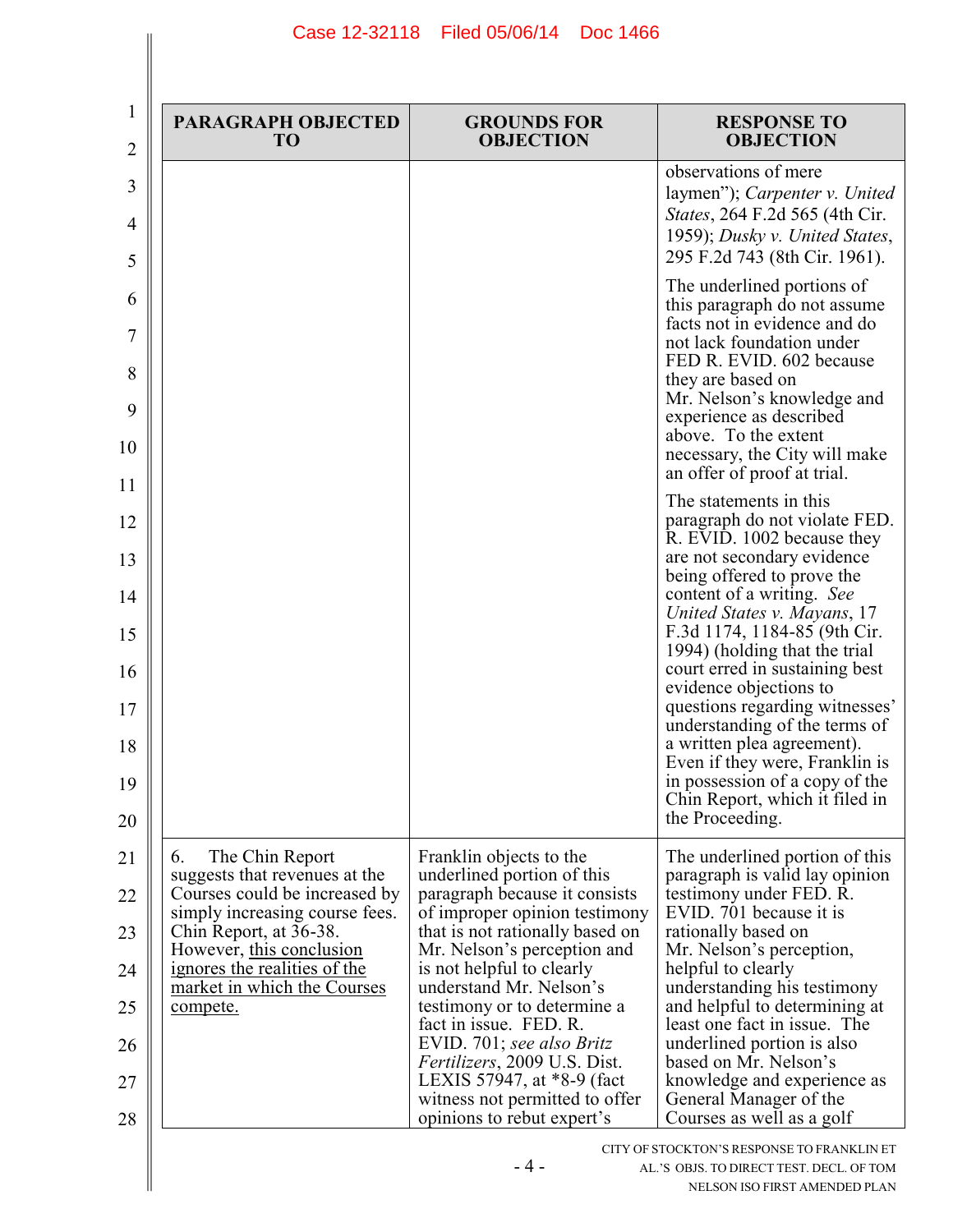| $\overline{2}$ | <b>PARAGRAPH OBJECTED</b><br>T <sub>O</sub> | <b>GROUNDS FOR</b><br><b>OBJECTION</b>                     | <b>RESPONSE TO</b><br><b>OBJECTION</b>                                                 |
|----------------|---------------------------------------------|------------------------------------------------------------|----------------------------------------------------------------------------------------|
| 3              |                                             | methodology). Franklin also                                | professional for the past 30                                                           |
| 4              |                                             | objects to the statements in<br>this paragraph because Mr. | years, who for the past three<br>years has been employed by                            |
| 5              |                                             | Nelson's description of the<br>Chin Report is not the best | KemperSports, Inc. managing<br>the Courses. Cf. Int'l Ass'n of                         |
| 6              |                                             | evidence of the contents of<br>that document. FED. R.      | Firefighters, Local 1186 v.<br>City of Vallejo, 48 B.R. 208,                           |
| $\overline{7}$ |                                             | EVID. 1002.                                                | 292-93 (B.A.P. 9th Cir. 2009)<br>(upholding the bankruptcy                             |
| 8              |                                             |                                                            | court's admission of the<br>testimony of the City of                                   |
| 9              |                                             |                                                            | Vallejo's Assistant Finance<br>Director regarding Vallejo's                            |
| 10             |                                             |                                                            | financial conditions and<br>constraints even though the                                |
| 11             |                                             |                                                            | testimony "arguably contained<br>legal conclusions" because the                        |
| 12             |                                             |                                                            | testimony pertained to the<br>"complex[]" area of municipal<br>accounting and promoted |
| 13             |                                             |                                                            | "judicial efficiency") (citing<br>FRE 701).                                            |
| 14             |                                             |                                                            | Furthermore, expert testimony                                                          |
| 15             |                                             |                                                            | may be rebutted by the<br>testimony of lay witnesses.                                  |
| 16             |                                             |                                                            | United States v. Shackelford,                                                          |
| 17             |                                             |                                                            | 494 F.2d 67, 68, 75 (9th Cir.<br>1974) (holding that the                               |
| 18             |                                             |                                                            | government could rely<br>entirely on lay witnesses with                                |
| 19             |                                             |                                                            | percipient knowledge to rebut<br>the defendant's expert);                              |
| 20             |                                             |                                                            | United States v. Bennett, 908                                                          |
| 21             |                                             |                                                            | F.2d 189, 195 (7th Cir. 1990)<br>(government was not required                          |
| 22             |                                             |                                                            | to rebut expert testimony with<br>its own expert because "it may                       |
| 23             |                                             |                                                            | accomplish the same result by                                                          |
|                |                                             |                                                            | presenting lay witnesses and<br>other evidence and by                                  |
| 24<br>25       |                                             |                                                            | undermining the defense<br>expert's credibility through                                |
| 26             |                                             |                                                            | cross-examination."); United<br>States v. Mota, 598 F.2d 995,                          |
|                |                                             |                                                            | 999 (5th Cir. 1979) (jury may                                                          |
| 27<br>28       |                                             |                                                            | find expert testimony<br>"adequately rebutted by the                                   |
|                |                                             |                                                            | CITY OF STOCKTON'S RESPONSE TO ERANKI IN ET.                                           |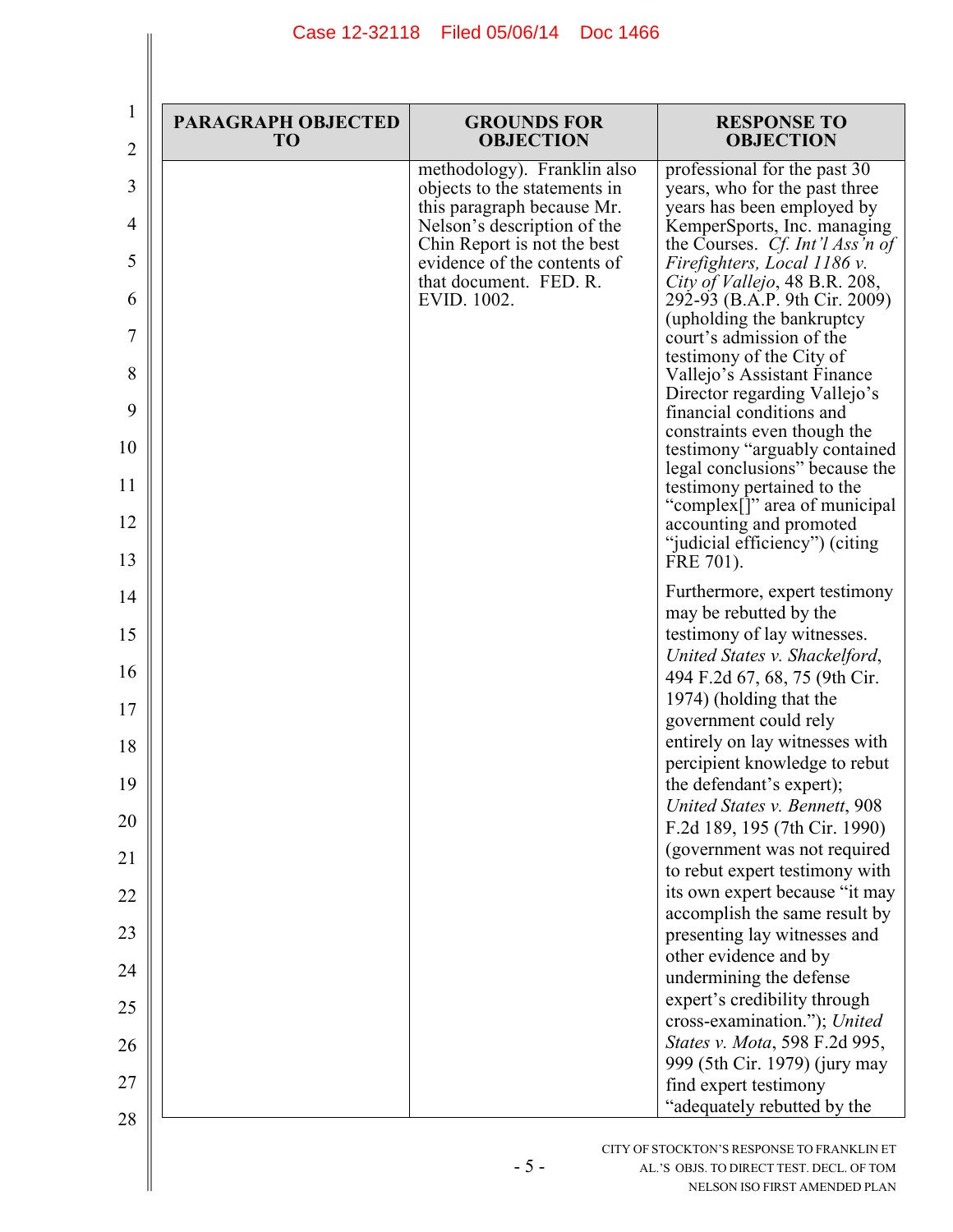| 2 | <b>PARAGRAPH OBJECTED</b><br>T <sub>O</sub>                                                                                   | <b>GROUNDS FOR</b><br><b>OBJECTION</b>                                                                                | <b>RESPONSE TO</b><br><b>OBJECTION</b>                                                                                                                                                                                                                                                                                                                                                                                                                                                                                                            |
|---|-------------------------------------------------------------------------------------------------------------------------------|-----------------------------------------------------------------------------------------------------------------------|---------------------------------------------------------------------------------------------------------------------------------------------------------------------------------------------------------------------------------------------------------------------------------------------------------------------------------------------------------------------------------------------------------------------------------------------------------------------------------------------------------------------------------------------------|
|   |                                                                                                                               |                                                                                                                       | observations of mere<br>laymen"); Carpenter v. United<br>States, 264 F.2d 565 (4th Cir.<br>1959); Dusky v. United States,<br>295 F.2d 743 (8th Cir. 1961).                                                                                                                                                                                                                                                                                                                                                                                        |
|   |                                                                                                                               |                                                                                                                       | The statements in this<br>paragraph do not violate FED.<br>R. EVID. 1002 because they<br>are not secondary evidence<br>being offered to prove the<br>content of a writing. See<br>United States v. Mayans, 17<br>F.3d 1174, 1184-85 (9th Cir.<br>1994) (holding that the trial<br>court erred in sustaining best<br>evidence objections to<br>questions regarding witnesses'<br>understanding of the terms of<br>a written plea agreement).<br>Even if they were, Franklin is<br>in possession of a copy of the<br>Chin Report, which it filed in |
|   | Shortly after Kemper<br>7.                                                                                                    | Franklin objects to the                                                                                               | the Proceeding.<br>The italicized portions of this                                                                                                                                                                                                                                                                                                                                                                                                                                                                                                |
|   | took over management of the<br>Courses, there were several<br>important changes to the golf<br>industry in the Stockton area. | italicized portions of this<br>paragraph because they<br>assume facts not in evidence<br>and lack foundation. FED. R. | paragraph do not assume facts<br>not in evidence and do not<br>lack foundation under FED R.<br>EVID. 602 because they are                                                                                                                                                                                                                                                                                                                                                                                                                         |
|   | Elkhorn Golf Club in north<br>Stockton, which had                                                                             | EVID. 602. Franklin also<br>objects to the italicized                                                                 | based on Mr. Nelson's<br>knowledge and experience as                                                                                                                                                                                                                                                                                                                                                                                                                                                                                              |
|   | previously declared<br>bankruptcy and ceased                                                                                  | portion of this paragraph<br>because it consists of                                                                   | General Manager of the<br>Courses as well as a golf                                                                                                                                                                                                                                                                                                                                                                                                                                                                                               |
|   | operations, was purchased by<br>former members and Sierra<br>Golf Management and re-                                          | improper opinion testimony<br>that is not rationally based on<br>Mr. Nelson's perception and                          | professional for the past 30<br>years, who for the past three<br>years has been employed by                                                                                                                                                                                                                                                                                                                                                                                                                                                       |
|   | opened as a public, heavily-<br>discounted facility. Similarly,                                                               | is not helpful to clearly<br>understand Mr. Nelson's                                                                  | KemperSports, Inc. managing<br>the Courses, as more fully                                                                                                                                                                                                                                                                                                                                                                                                                                                                                         |
|   | Micke Grove Golf Links in<br>Lodi changed management to                                                                       | testimony or to determine a<br>fact in issue. FED. R. EVID.<br>701; see also Britz Fertilizers,                       | described in $\P$ 1-2 of his<br>declaration. To the extent<br>necessary, the City will make                                                                                                                                                                                                                                                                                                                                                                                                                                                       |
|   | Fore Golf Partners, a very<br>aggressive discount firm.                                                                       | 2009 U.S. Dist. LEXIS 57947,<br>at $*8-9$ .                                                                           | an offer of proof at trial.                                                                                                                                                                                                                                                                                                                                                                                                                                                                                                                       |
|   | Lockeford Springs Golf<br>Course in Lodi also began<br>heavily discounting its fees                                           |                                                                                                                       | The italicized portion of this<br>paragraph is valid lay opinion                                                                                                                                                                                                                                                                                                                                                                                                                                                                                  |
|   | due to local market pressure.<br>During this period, The                                                                      |                                                                                                                       | testimony under FED. R.<br>EVID. 701 because it is                                                                                                                                                                                                                                                                                                                                                                                                                                                                                                |
|   | Reserve at Spanos in Stockton<br>began discounting its fees for                                                               |                                                                                                                       | rationally based on<br>Mr. Nelson's perception,                                                                                                                                                                                                                                                                                                                                                                                                                                                                                                   |
|   | the first time due to market<br>changes. Due to these                                                                         |                                                                                                                       | helpful to clearly<br>understanding his testimony                                                                                                                                                                                                                                                                                                                                                                                                                                                                                                 |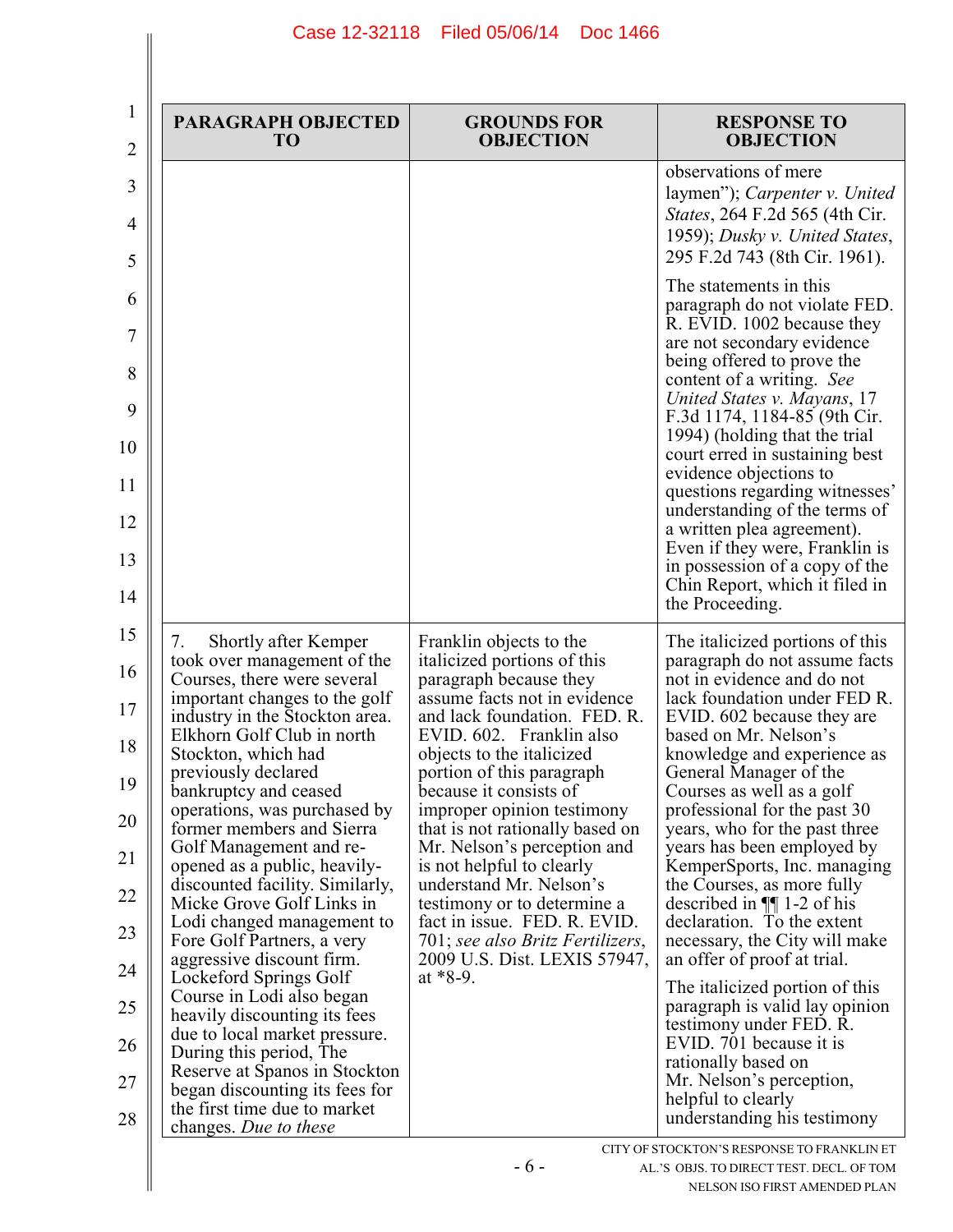| <b>PARAGRAPH OBJECTED</b><br>T <sub>O</sub>                                                                                                                                                                                               | <b>GROUNDS FOR</b><br><b>OBJECTION</b> | <b>RESPONSE TO</b><br><b>OBJECTION</b>                                                                                                                                                                                                                                                                                                                                                                                                                                                                                                                                                                                                                                                                                                                                                               |
|-------------------------------------------------------------------------------------------------------------------------------------------------------------------------------------------------------------------------------------------|----------------------------------------|------------------------------------------------------------------------------------------------------------------------------------------------------------------------------------------------------------------------------------------------------------------------------------------------------------------------------------------------------------------------------------------------------------------------------------------------------------------------------------------------------------------------------------------------------------------------------------------------------------------------------------------------------------------------------------------------------------------------------------------------------------------------------------------------------|
| changes, the ability to charge<br>full-price, or "rack," rate has<br>virtually been eliminated,<br>requiring constant discounts<br>and deals in order to attract<br>play and reasonably compete<br>with the Stockton area golf<br>market. |                                        | and helpful to determining at<br>least one fact in issue. The<br>italicized portion is also based<br>on Mr. Nelson's knowledge<br>and experience as described<br>above. To the extent<br>necessary, the City will make<br>an offer of proof at trial. Cf.<br>Int'l Ass'n of Firefighters,<br>Local 1186 v. City of Vallejo,<br>48 B.R. 208, 292-93 (B.A.P.<br>9th Cir. 2009) (upholding the<br>bankruptcy court's admission<br>of the testimony of the City of<br>Vallejo's Assistant Finance<br>Director regarding Vallejo's<br>financial conditions and<br>constraints even though the<br>testimony "arguably contained<br>legal conclusions" because the<br>testimony pertained to the<br>"complex[]" area of municipal<br>accounting and promoted<br>"judicial efficiency") (citing<br>FRE 701). |
|                                                                                                                                                                                                                                           |                                        | Furthermore, expert testimony<br>may be rebutted by the<br>testimony of lay witnesses.<br>United States v. Shackelford,<br>494 F.2d 67, 68, 75 (9th Cir.<br>1974) (holding that the<br>government could rely<br>entirely on lay witnesses with<br>percipient knowledge to rebut<br>the defendant's expert);                                                                                                                                                                                                                                                                                                                                                                                                                                                                                          |
|                                                                                                                                                                                                                                           |                                        | United States v. Bennett, 908                                                                                                                                                                                                                                                                                                                                                                                                                                                                                                                                                                                                                                                                                                                                                                        |
|                                                                                                                                                                                                                                           |                                        | F.2d 189, 195 (7th Cir. 1990)<br>(government was not required                                                                                                                                                                                                                                                                                                                                                                                                                                                                                                                                                                                                                                                                                                                                        |
|                                                                                                                                                                                                                                           |                                        | to rebut expert testimony with<br>its own expert because "it may                                                                                                                                                                                                                                                                                                                                                                                                                                                                                                                                                                                                                                                                                                                                     |
|                                                                                                                                                                                                                                           |                                        | accomplish the same result by<br>presenting lay witnesses and                                                                                                                                                                                                                                                                                                                                                                                                                                                                                                                                                                                                                                                                                                                                        |
|                                                                                                                                                                                                                                           |                                        | other evidence and by<br>undermining the defense                                                                                                                                                                                                                                                                                                                                                                                                                                                                                                                                                                                                                                                                                                                                                     |
|                                                                                                                                                                                                                                           |                                        | expert's credibility through                                                                                                                                                                                                                                                                                                                                                                                                                                                                                                                                                                                                                                                                                                                                                                         |
|                                                                                                                                                                                                                                           |                                        | cross-examination."); United<br>States v. Mota, 598 F.2d 995,<br>999 (5th Cir. 1979) (jury may                                                                                                                                                                                                                                                                                                                                                                                                                                                                                                                                                                                                                                                                                                       |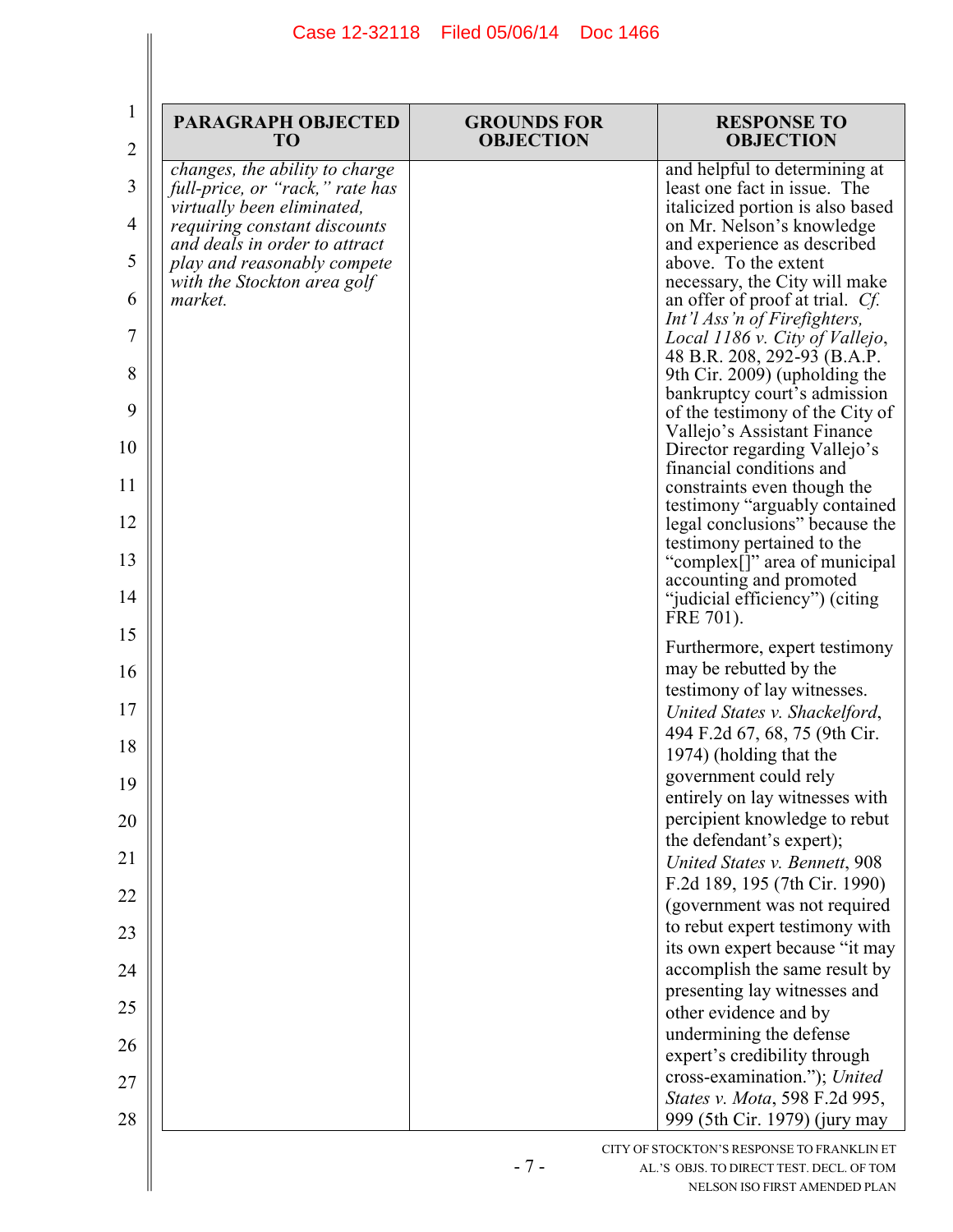| <b>PARAGRAPH OBJECTED</b><br>T <sub>O</sub>                                                                                                                                                       | <b>GROUNDS FOR</b><br><b>OBJECTION</b>                                                                                                                                                          | <b>RESPONSE TO</b><br><b>OBJECTION</b>                                                                                                                                                                                                                                                                                                                                                                     |
|---------------------------------------------------------------------------------------------------------------------------------------------------------------------------------------------------|-------------------------------------------------------------------------------------------------------------------------------------------------------------------------------------------------|------------------------------------------------------------------------------------------------------------------------------------------------------------------------------------------------------------------------------------------------------------------------------------------------------------------------------------------------------------------------------------------------------------|
| 8.<br>As a result of this<br>increased competitiveness, it<br>would be difficult, if not<br><i>impossible, for either of the</i><br>Courses to increase revenues<br>by merely raising their fees, | Franklin objects to the<br>italicized portions of this<br>paragraph because they are<br>speculative and lack<br>foundation. FED. R. EVID.<br>602. Franklin also objects to                      | find expert testimony<br>"adequately rebutted by the<br>observations of mere<br>laymen"); Carpenter v. United<br>States, 264 F.2d 565 (4th Cir.<br>1959); Dusky v. United States,<br>295 F.2d 743 (8th Cir. 1961).<br>The italicized portions of this<br>paragraph are not speculative<br>and do not lack foundation<br>under FED. R. EVID. 602<br>because they are based on<br>Mr. Nelson's knowledge and |
| because doing so would cause<br>golfers to take their business<br><i>elsewhere.</i> Even with<br>Kemper's aggressive<br>marketing, players search the<br>local area for the best deal.            | the italicized portion of this<br>paragraph because it consists<br>of improper opinion testimony<br>that is not rationally based on<br>Mr. Nelson's perception and<br>is not helpful to clearly | experience as General<br>Manager of the Courses as<br>well as a golf professional for<br>the past 30 years, who for the<br>past three years has been<br>employed by KemperSports,                                                                                                                                                                                                                          |
| By way of example, after I<br>recently sent an e-mail blast<br>to Kemper's mailing list<br>offering a discounted rate, one<br>of my local competitors send                                        | understand Mr. Nelson's<br>testimony or to determine a<br>fact in issue. FED. R. EVID.<br>701; see also Britz Fertilizers,<br>2009 U.S. Dist. LEXIS 57947,                                      | Inc. managing the Courses, as<br>more fully described in $\P$ 1-2<br>of his declaration. To the<br>extent necessary, the City will<br>make an offer of proof at trial.                                                                                                                                                                                                                                     |
| an e-mail blast just hours<br>later, offering prices a dollar<br>or two lower in order to<br>combat my offer. It is not<br>unusual for players to bring in                                        | at $*8-9$ .                                                                                                                                                                                     | The italicized portion of this<br>paragraph is valid lay opinion<br>testimony under FED. R.<br>EVID. 701 because it is                                                                                                                                                                                                                                                                                     |
| offers from my competitors<br>and state they will play at the<br>Courses only if we match<br>their offer.                                                                                         |                                                                                                                                                                                                 | rationally based on<br>Mr. Nelson's perception,<br>helpful to clearly<br>understanding his testimony                                                                                                                                                                                                                                                                                                       |
|                                                                                                                                                                                                   |                                                                                                                                                                                                 | and helpful to determining at<br>least one fact in issue. The<br>italicized portion is also based<br>on Mr. Nelson's knowledge                                                                                                                                                                                                                                                                             |
|                                                                                                                                                                                                   |                                                                                                                                                                                                 | and experience as described<br>above. To the extent                                                                                                                                                                                                                                                                                                                                                        |
|                                                                                                                                                                                                   |                                                                                                                                                                                                 | necessary, the City will make<br>an offer of proof at trial. Cf.                                                                                                                                                                                                                                                                                                                                           |
|                                                                                                                                                                                                   |                                                                                                                                                                                                 | Int'l Ass'n of Firefighters,<br>Local 1186 v. City of Vallejo,                                                                                                                                                                                                                                                                                                                                             |
|                                                                                                                                                                                                   |                                                                                                                                                                                                 | 48 B.R. 208, 292-93 (B.A.P.<br>9th Cir. 2009) (upholding the                                                                                                                                                                                                                                                                                                                                               |
|                                                                                                                                                                                                   |                                                                                                                                                                                                 | bankruptcy court's admission<br>of the testimony of the City of                                                                                                                                                                                                                                                                                                                                            |
|                                                                                                                                                                                                   |                                                                                                                                                                                                 | Vallejo's Assistant Finance<br>Director regarding Vallejo's                                                                                                                                                                                                                                                                                                                                                |
|                                                                                                                                                                                                   |                                                                                                                                                                                                 | financial conditions and<br>constraints even though the                                                                                                                                                                                                                                                                                                                                                    |

 $\parallel$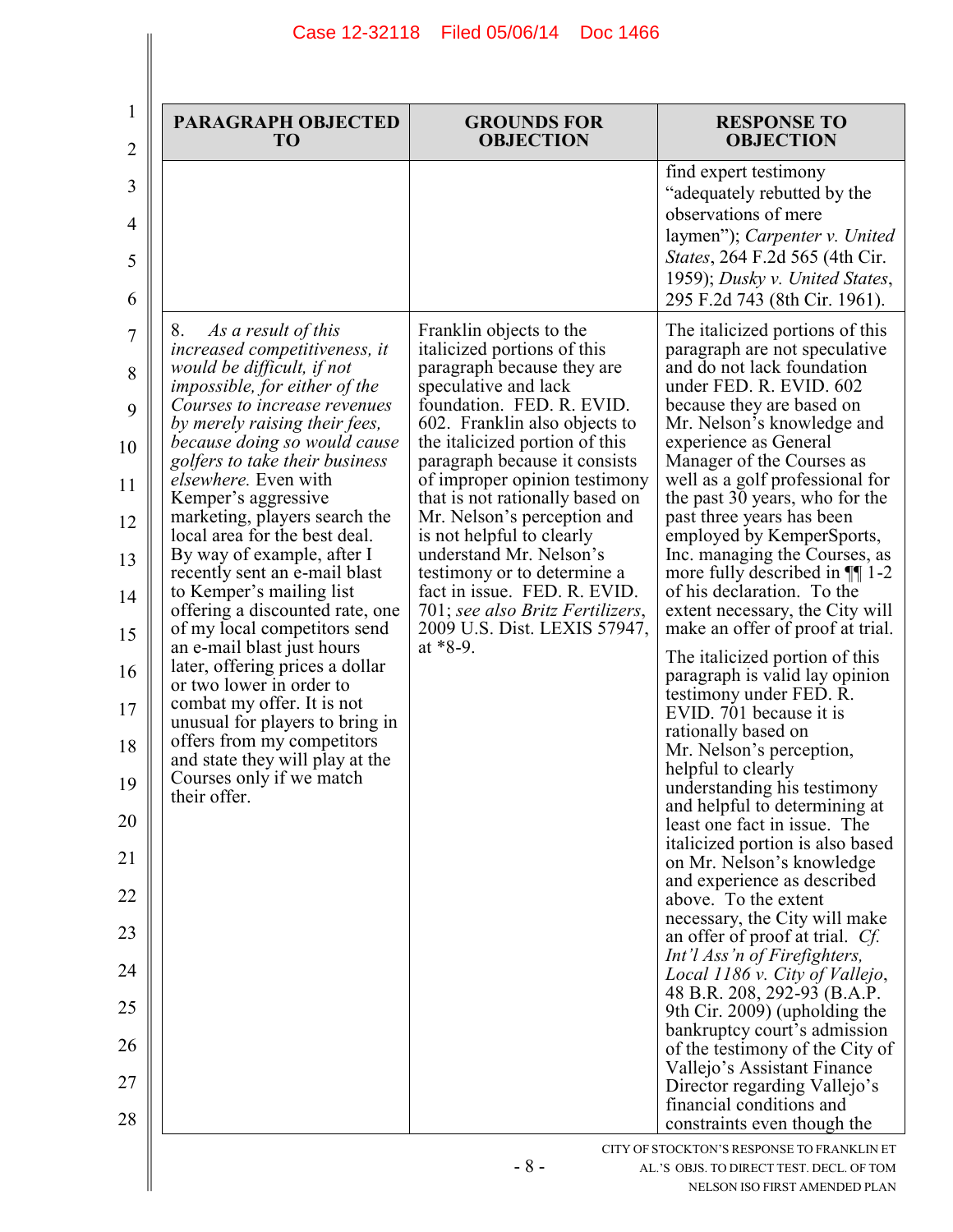| $\overline{2}$ | <b>PARAGRAPH OBJECTED</b><br>T <sub>O</sub>                  | <b>GROUNDS FOR</b><br><b>OBJECTION</b>                            | <b>RESPONSE TO</b><br><b>OBJECTION</b>                                                                                                                                                                   |
|----------------|--------------------------------------------------------------|-------------------------------------------------------------------|----------------------------------------------------------------------------------------------------------------------------------------------------------------------------------------------------------|
| 4              |                                                              |                                                                   | testimony "arguably contained<br>legal conclusions" because the<br>testimony pertained to the<br>"complex[]" area of municipal<br>accounting and promoted<br>"judicial efficiency") (citing<br>FRE 701). |
| 6              |                                                              |                                                                   | Furthermore, expert testimony<br>may be rebutted by the<br>testimony of lay witnesses.<br>United States v. Shackelford,<br>494 F.2d 67, 68, 75 (9th Cir.                                                 |
| 10             |                                                              |                                                                   | 1974) (holding that the<br>government could rely                                                                                                                                                         |
|                |                                                              |                                                                   | entirely on lay witnesses with<br>percipient knowledge to rebut                                                                                                                                          |
|                |                                                              |                                                                   | the defendant's expert);<br>United States v. Bennett, 908                                                                                                                                                |
|                |                                                              |                                                                   | F.2d 189, 195 (7th Cir. 1990)                                                                                                                                                                            |
| 14             |                                                              |                                                                   | (government was not required<br>to rebut expert testimony with                                                                                                                                           |
|                |                                                              |                                                                   | its own expert because "it may<br>accomplish the same result by                                                                                                                                          |
| 16             |                                                              |                                                                   | presenting lay witnesses and                                                                                                                                                                             |
|                |                                                              |                                                                   | other evidence and by<br>undermining the defense                                                                                                                                                         |
|                |                                                              |                                                                   | expert's credibility through<br>cross-examination."); United                                                                                                                                             |
| 19             |                                                              |                                                                   | States v. Mota, 598 F.2d 995,<br>999 (5th Cir. 1979) (jury may                                                                                                                                           |
| 20             |                                                              |                                                                   | find expert testimony                                                                                                                                                                                    |
|                |                                                              |                                                                   | "adequately rebutted by the<br>observations of mere                                                                                                                                                      |
|                |                                                              |                                                                   | laymen"); Carpenter v. United<br><i>States</i> , 264 F.2d 565 (4th Cir.                                                                                                                                  |
|                |                                                              |                                                                   | 1959); Dusky v. United States,                                                                                                                                                                           |
|                | The Chin Report briefly<br>9.                                | Franklin objects to the                                           | 295 F.2d 743 (8th Cir. 1961).<br>The statements in this                                                                                                                                                  |
| 24             | acknowledges that the<br>Courses have consistently lost      | statements in this paragraph<br>because Mr. Nelson's              | paragraph do not violate FED.<br>R. EVID. 1002 because they                                                                                                                                              |
| 25             | money for nearly a decade,<br>but appears to give this fact  | description of the Chin Report<br>is not the best evidence of the | are not secondary evidence<br>being offered to prove the                                                                                                                                                 |
| 26             | little to no weight in his<br>valuation of the Courses. This | contents of that document.<br>FED. R. EVID. 1002.                 | content of a writing. See<br>United States v. Mayans, 17                                                                                                                                                 |
| 28             | is a critical omission, as any                               | Franklin also objects to the                                      | F.3d 1174, 1184-85 (9th Cir.                                                                                                                                                                             |
|                | legitimate valuation must                                    | underlined portions of this                                       | 1994) (holding that the trial                                                                                                                                                                            |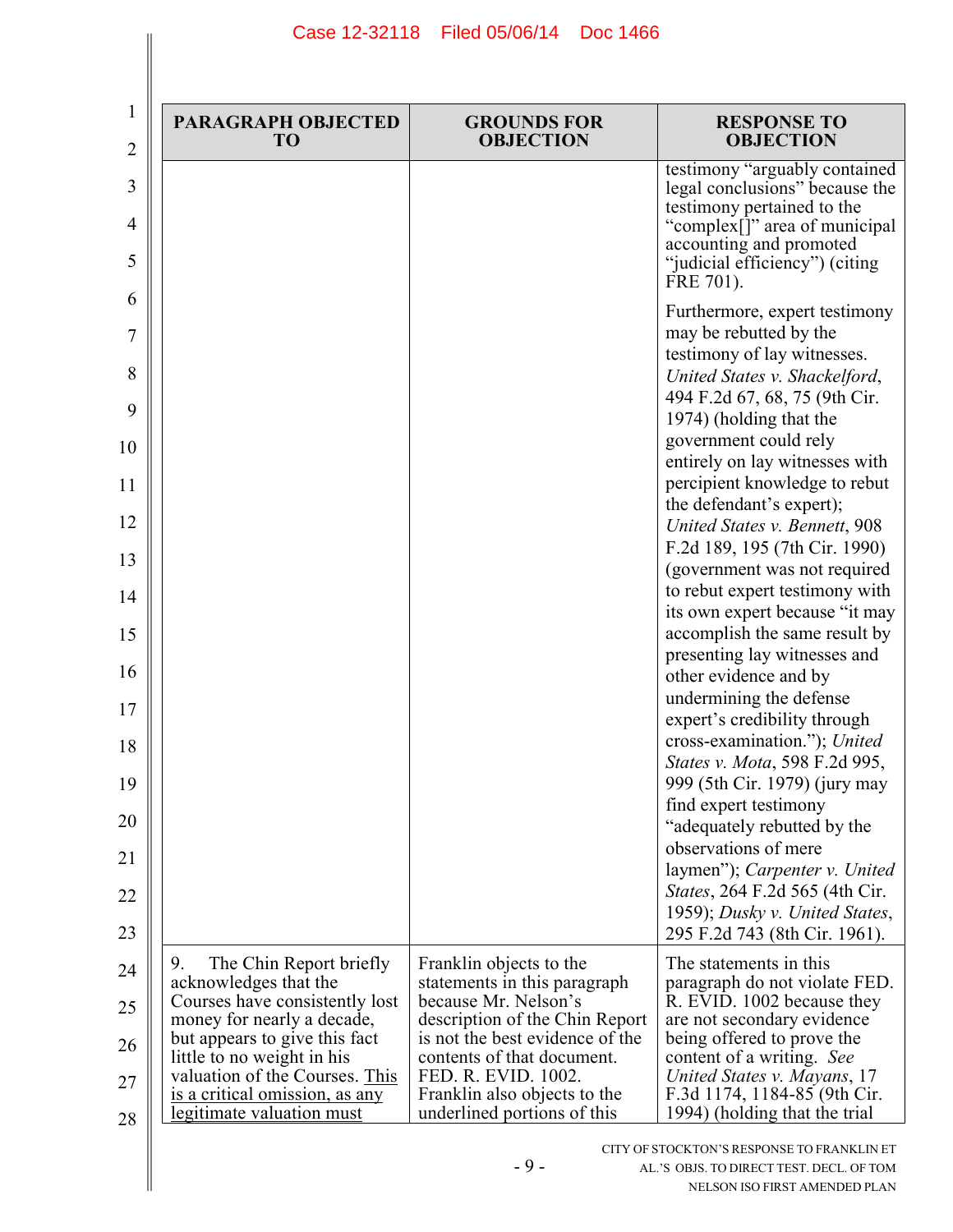| $\mathbf 1$<br>$\overline{2}$ | <b>PARAGRAPH OBJECTED</b><br><b>TO</b> | <b>GROUNDS FOR</b><br><b>OBJECTION</b>                             | <b>RESPONSE TO</b><br><b>OBJECTION</b>                                                         |
|-------------------------------|----------------------------------------|--------------------------------------------------------------------|------------------------------------------------------------------------------------------------|
|                               | consider the financial realities       | paragraph because they                                             | court erred in sustaining best                                                                 |
| 3                             | at the Courses.                        | consist of improper opinion<br>testimony that is not rationally    | evidence objections to<br>questions regarding witnesses'                                       |
| 4                             |                                        | based on Mr. Nelson's<br>perception and is not helpful             | understanding of the terms of<br>a written plea agreement).                                    |
| 5                             |                                        | to clearly understand Mr.<br>Nelson's testimony or to              | Even if they were, Franklin is<br>in possession of a copy of the                               |
| 6                             |                                        | determine a fact in issue.<br>FED. R. EVID. 701; see also          | Chin Report, which it filed on<br>the Court's docket.                                          |
| 7                             |                                        | <i>Britz Fertilizers</i> , 2009 U.S.<br>Dist. LEXIS 57947, at *8-9 | The underlined portions of<br>this paragraph are valid lay                                     |
| 8<br>9                        |                                        | (fact witness not permitted to<br>offer opinions to rebut          | opinion testimony under FED.<br>R. EVID. 701 because they                                      |
| 10                            |                                        | expert's methodology).                                             | are rationally based on<br>Mr. Nelson's perception,                                            |
| 11                            |                                        |                                                                    | helpful to clearly<br>understanding his testimony                                              |
| 12                            |                                        |                                                                    | and helpful to determining at<br>least one fact in issue. The                                  |
| 13                            |                                        |                                                                    | underlined portions are also<br>based on Mr. Nelson's                                          |
| 14                            |                                        |                                                                    | knowledge and experience as<br>General Manager of the                                          |
| 15                            |                                        |                                                                    | Courses as well as a golf<br>professional for the past 30                                      |
| 16                            |                                        |                                                                    | years, who for the past three<br>years has been employed by                                    |
| 17                            |                                        |                                                                    | KemperSports, Inc. managing<br>the Courses. To the extent                                      |
| 18                            |                                        |                                                                    | necessary, the City will make<br>an offer of proof at trial. Cf.                               |
| 19                            |                                        |                                                                    | Int'l Ass'n of Firefighters,<br>Local 1186 v. City of Vallejo,<br>48 B.R. 208, 292-93 (B.A.P.  |
| 20                            |                                        |                                                                    | 9th Cir. 2009) (upholding the                                                                  |
| 21                            |                                        |                                                                    | bankruptcy court's admission<br>of the testimony of the City of<br>Vallejo's Assistant Finance |
| 22                            |                                        |                                                                    | Director regarding Vallejo's<br>financial conditions and                                       |
| 23                            |                                        |                                                                    | constraints even though the                                                                    |
| 24                            |                                        |                                                                    | testimony "arguably contained<br>legal conclusions" because the<br>testimony pertained to the  |
| 25                            |                                        |                                                                    | "complex[]" area of municipal<br>accounting and promoted                                       |
| 26                            |                                        |                                                                    | "judicial efficiency") (citing<br>FRE 701).                                                    |
| 27                            |                                        |                                                                    | Furthermore, expert testimony                                                                  |
| 28                            |                                        |                                                                    | may be rebutted by the                                                                         |
|                               |                                        |                                                                    | CITY OF STOCKTON'S RESPONSE TO FRANKLIN ET                                                     |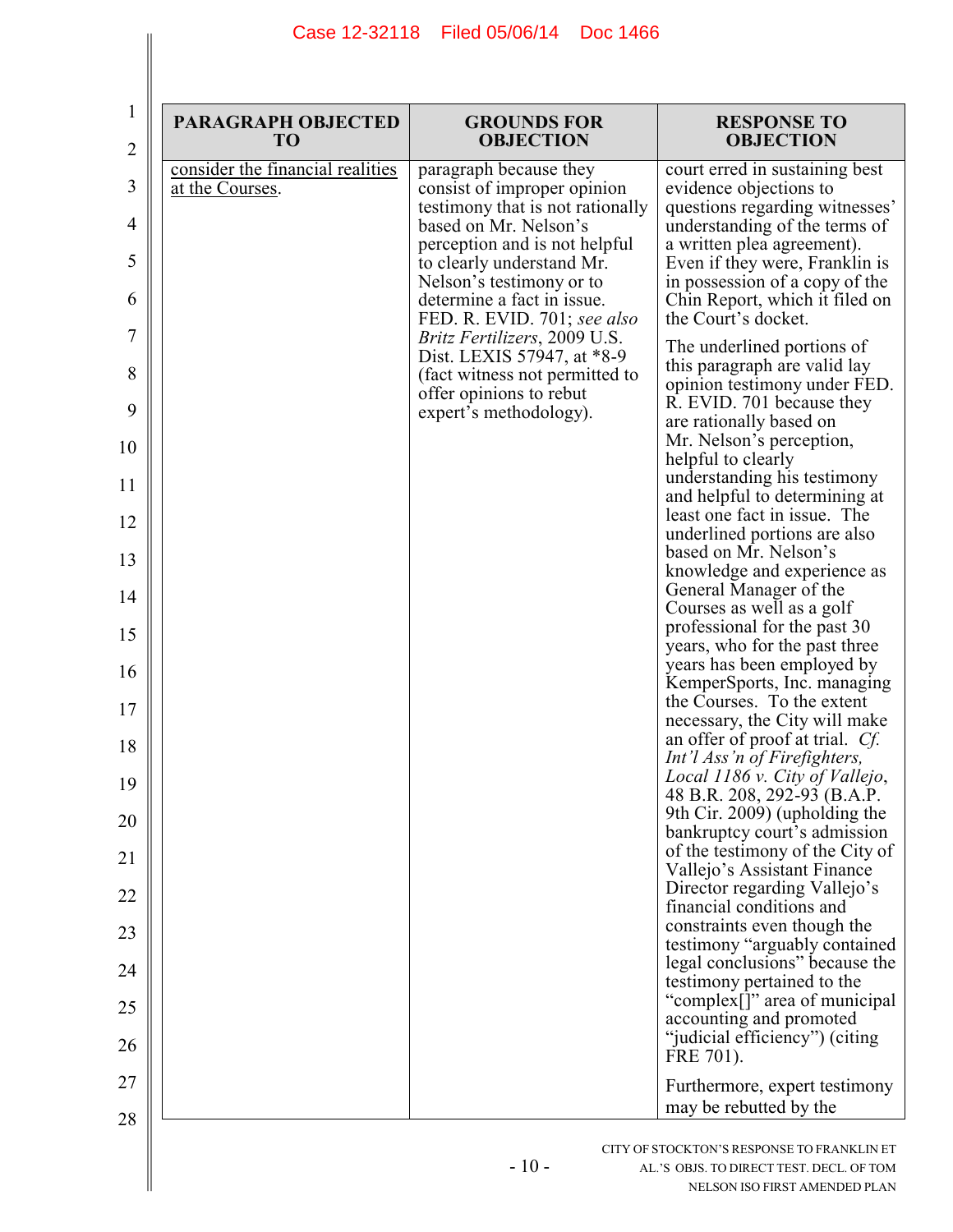| 1<br>2                                                                                | <b>PARAGRAPH OBJECTED</b><br>TO                                                                                                                                                                                                                                                                                                                                                                                                                                                                                                                                  | <b>GROUNDS FOR</b><br><b>OBJECTION</b>                                                                                                                                                                                                                                                           | <b>RESPONSE TO</b><br><b>OBJECTION</b>                                                                                                                                                                                                                                                                                                                                                                                                                                                                                                                                                                                                                                                                                                                                                                                                                             |
|---------------------------------------------------------------------------------------|------------------------------------------------------------------------------------------------------------------------------------------------------------------------------------------------------------------------------------------------------------------------------------------------------------------------------------------------------------------------------------------------------------------------------------------------------------------------------------------------------------------------------------------------------------------|--------------------------------------------------------------------------------------------------------------------------------------------------------------------------------------------------------------------------------------------------------------------------------------------------|--------------------------------------------------------------------------------------------------------------------------------------------------------------------------------------------------------------------------------------------------------------------------------------------------------------------------------------------------------------------------------------------------------------------------------------------------------------------------------------------------------------------------------------------------------------------------------------------------------------------------------------------------------------------------------------------------------------------------------------------------------------------------------------------------------------------------------------------------------------------|
| 3<br>4<br>5<br>6<br>7<br>8<br>9<br>10<br>11<br>12<br>13<br>14<br>15<br>16<br>17<br>18 |                                                                                                                                                                                                                                                                                                                                                                                                                                                                                                                                                                  |                                                                                                                                                                                                                                                                                                  | testimony of lay witnesses.<br>United States v. Shackelford,<br>494 F.2d 67, 68, 75 (9th Cir.<br>1974) (holding that the<br>government could rely<br>entirely on lay witnesses with<br>percipient knowledge to rebut<br>the defendant's expert);<br>United States v. Bennett, 908<br>F.2d 189, 195 (7th Cir. 1990)<br>(government was not required<br>to rebut expert testimony with<br>its own expert because "it may<br>accomplish the same result by<br>presenting lay witnesses and<br>other evidence and by<br>undermining the defense<br>expert's credibility through<br>cross-examination."); United<br>States v. Mota, 598 F.2d 995,<br>999 (5th Cir. 1979) (jury may<br>find expert testimony<br>"adequately rebutted by the<br>observations of mere<br>laymen"); Carpenter v. United<br>States, 264 F.2d 565 (4th Cir.<br>1959); Dusky v. United States, |
| 19<br>20<br>21<br>22<br>23<br>24<br>25<br>26<br>27<br>28                              | 10.<br>Over the past five<br>years, each of the Courses has<br>operated at a loss and has<br>required a subsidy from the<br>City's General Fund. See<br>Declaration of Val<br>Toppenberg In Support Of<br>City's Supplemental<br>Memorandum Of Law In<br>Support Of Confirmation Of<br>First Amended Plan For The<br>Adjustment Of Debts Of City<br>Of Stockton, California<br>(November 15, 2013)<br>("Toppenberg Decl."), $\P$ 2,<br>Exs. $A, B, C$ . In addition,<br>while Swenson operated at a<br>small profit during fiscal<br>years 2005-06, 2006-07, and | Franklin incorporates herein<br>its concurrently-filed<br>Evidentiary Objections To<br><b>Direct Testimony Declaration</b><br>Of Val Toppenberg In Support<br>Of Confirmation Of First<br>Amended Plan For The<br>Adjustment Of Debts Of City<br>Of Stockton, California<br>(November 15, 2013). | 295 F.2d 743 (8th Cir. 1961).<br>The City incorporates herein<br>its concurrently filed<br>Response to Evidentiary<br><b>Objections To Direct</b><br><b>Testimony Declaration Of Val</b><br>Toppenberg In Support Of<br><b>Confirmation Of First</b><br>Amended Plan For The<br>Adjustment Of Debts Of City<br>Of Stockton, California<br>(November 15, 2013).                                                                                                                                                                                                                                                                                                                                                                                                                                                                                                     |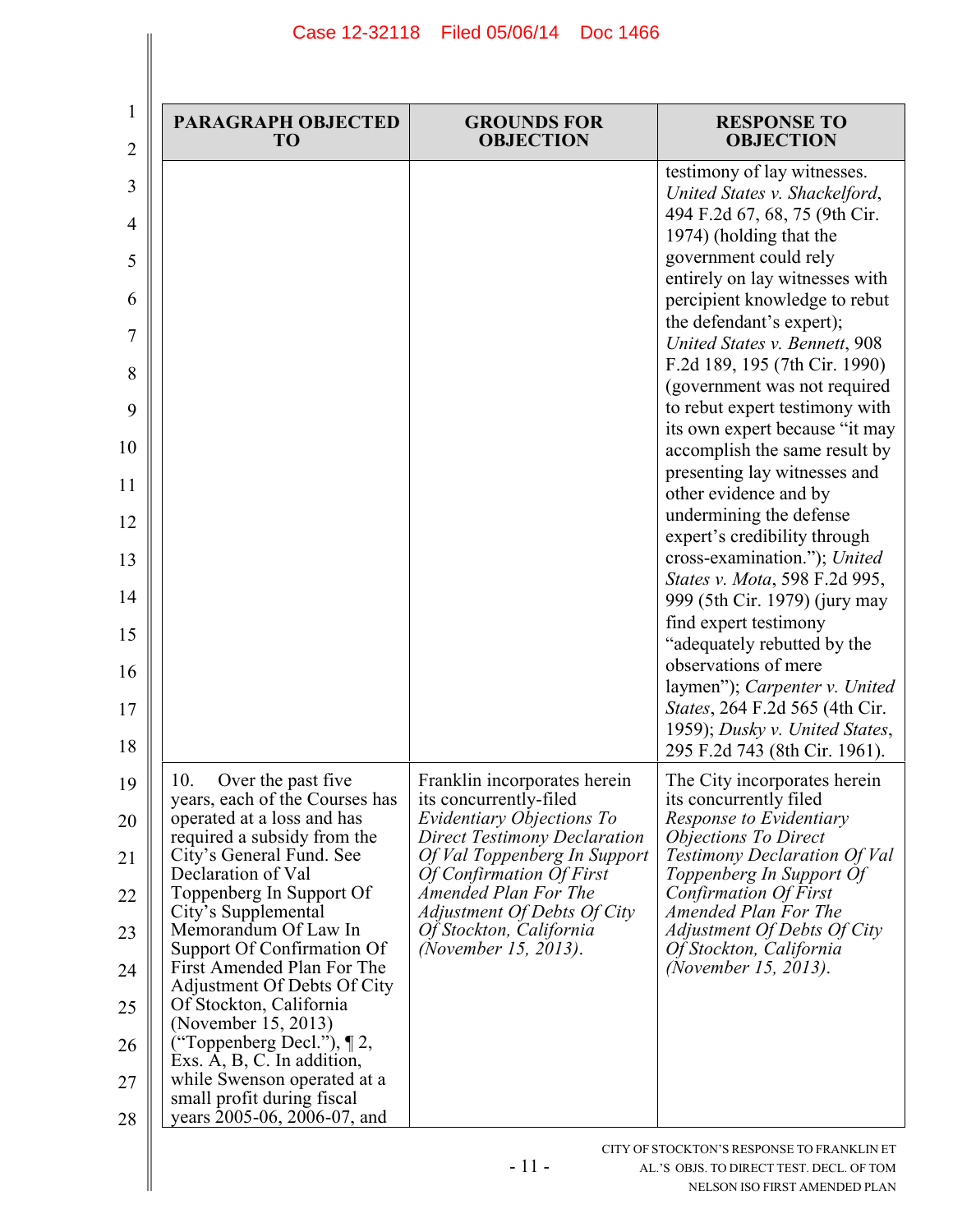| T <sub>O</sub>                                                                                                                                                                                                                                                                                                                                                                                                                                                                                                                                                                                                                                                                                                                                                                                                                                                                                                                                                                                                                                                         | <b>GROUNDS FOR</b><br><b>OBJECTION</b>                                                                                                                                                                                                                                                                                                                                                                                                                                                                                                                                                                                                                                                                                            | <b>RESPONSE TO</b><br><b>OBJECTION</b>                                                                                                                                                                                                                                                                                                                                                                                                                                                                                                                                                                                                                                                                                                                                                                                                                                                                                                                                                                                                                                                                                                                                                                 |
|------------------------------------------------------------------------------------------------------------------------------------------------------------------------------------------------------------------------------------------------------------------------------------------------------------------------------------------------------------------------------------------------------------------------------------------------------------------------------------------------------------------------------------------------------------------------------------------------------------------------------------------------------------------------------------------------------------------------------------------------------------------------------------------------------------------------------------------------------------------------------------------------------------------------------------------------------------------------------------------------------------------------------------------------------------------------|-----------------------------------------------------------------------------------------------------------------------------------------------------------------------------------------------------------------------------------------------------------------------------------------------------------------------------------------------------------------------------------------------------------------------------------------------------------------------------------------------------------------------------------------------------------------------------------------------------------------------------------------------------------------------------------------------------------------------------------|--------------------------------------------------------------------------------------------------------------------------------------------------------------------------------------------------------------------------------------------------------------------------------------------------------------------------------------------------------------------------------------------------------------------------------------------------------------------------------------------------------------------------------------------------------------------------------------------------------------------------------------------------------------------------------------------------------------------------------------------------------------------------------------------------------------------------------------------------------------------------------------------------------------------------------------------------------------------------------------------------------------------------------------------------------------------------------------------------------------------------------------------------------------------------------------------------------|
| 2007-08, these profits were<br>insufficient to cover losses at<br>Van Buskirk. Id. As a result,<br>the Courses together have lost<br>money every year for the past<br>eight years. Id.                                                                                                                                                                                                                                                                                                                                                                                                                                                                                                                                                                                                                                                                                                                                                                                                                                                                                 |                                                                                                                                                                                                                                                                                                                                                                                                                                                                                                                                                                                                                                                                                                                                   |                                                                                                                                                                                                                                                                                                                                                                                                                                                                                                                                                                                                                                                                                                                                                                                                                                                                                                                                                                                                                                                                                                                                                                                                        |
| 12.<br>Attached hereto as<br><b>Exhibits C and D are true and</b><br>correct copies of pro forma<br>summary profit and loss<br>projections prepared by<br>Kemper during FY 2011-2012<br>for Swenson and Van<br>Buskirk, respectively. <sup>2</sup> These<br>two documents contain<br>projections of revenues and<br>expenses for FY 2012-2013,<br>FY 2014-2015, and FY 2015-<br>16. The projections on page<br>35 of the Chin Report of net<br>income for FY 2014-2015 and<br>FY 2015-16 rely upon the<br>projections in Exhibits C and<br>D for those years. But a<br>comparison of the projections<br>in Exhibits C and D for FY<br>2012-2013 against the actual<br>FY 2012-2013 results<br>reflected in Exhibits A and B<br>reveals that the forecasts in<br>Exhibits C and D are obsolete.<br>a. Actual total revenues<br>for Swenson in FY<br>2012-2013<br>$($1,170,185)$ were<br>only 86% of Exhibit<br>C's projected total<br>revenues for that<br>year (\$1,354,343).<br>b. There was an actual<br>net loss for Swenson<br>of \$169,679 in FY<br>2012-2013, in | Franklin objects to the entirety<br>of this paragraph because it<br>consists of improper opinion<br>testimony that is not rationally<br>based on Mr. Nelson's<br>perception and is not helpful<br>to clearly understand Mr.<br>Nelson's testimony or to<br>determine a fact in issue.<br>FED. R. EVID. 701; see also<br><i>Britz Fertilizers, 2009 U.S.</i><br>Dist. LEXIS 57947, at *8-9<br>(fact witness not permitted to<br>offer opinions to rebut<br>expert's methodology).<br>Franklin further objects to the<br>statements in this paragraph<br>because Mr. Nelson's<br>description of the Chin Report<br>is not the best evidence of the<br>contents of that document,<br>which speaks for itself. FED.<br>R. EVID. 1002. | This paragraph is valid lay<br>opinion testimony under FED.<br>R. EVID. 701 because it is<br>rationally based on<br>Mr. Nelson's perception,<br>helpful to clearly<br>understanding his testimony<br>and helpful to determining at<br>least one fact in issue. The<br>paragraph is also based on<br>Mr. Nelson's knowledge and<br>experience as General<br>Manager of the Courses as<br>well as a golf professional for<br>the past 30 years, who for the<br>past three years has been<br>employed by KemperSports,<br>Inc. managing the Courses.<br>Cf. Int'l Ass'n of Firefighters,<br>Local 1186 v. City of Vallejo,<br>48 B.R. 208, 292-93 (B.A.P.<br>9th Cir. 2009) (upholding the<br>bankruptcy court's admission<br>of the testimony of the City of<br>Vallejo's Assistant Finance<br>Director regarding Vallejo's<br>financial conditions and<br>constraints even though the<br>testimony "arguably contained<br>legal conclusions" because the<br>testimony pertained to the<br>"complex <sup>[]"</sup> area of municipal<br>accounting and promoted<br>"judicial efficiency") (citing<br>FRE 701).<br>Furthermore, expert testimony<br>may be rebutted by the<br>testimony of lay witnesses. |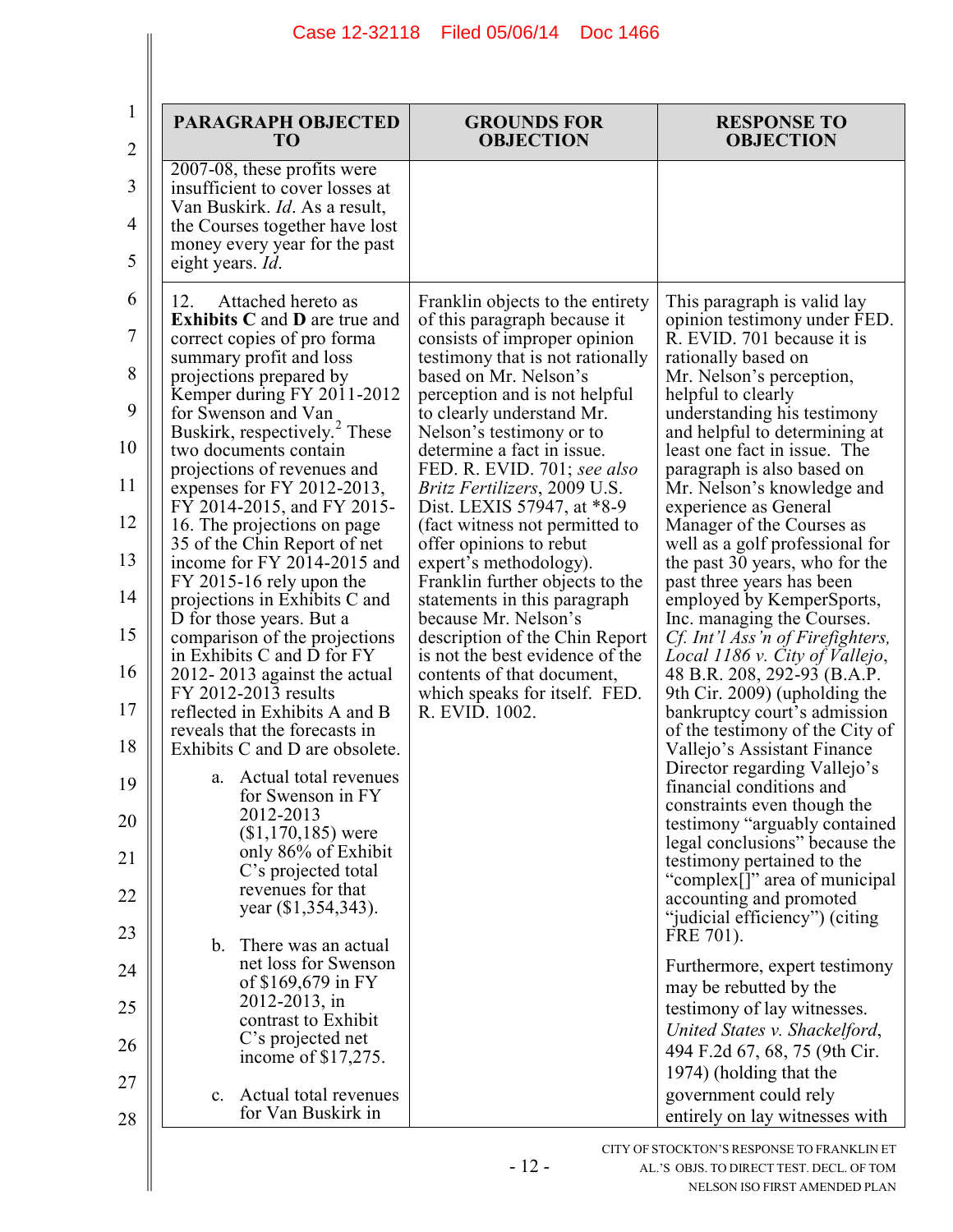| 1<br>$\overline{2}$                         | <b>PARAGRAPH OBJECTED</b><br>T <sub>O</sub>                                                                                                                                                                                                                                                                                                                         | <b>GROUNDS FOR</b><br><b>OBJECTION</b>                                                                                                                     | <b>RESPONSE TO</b><br><b>OBJECTION</b>                                                                                                                                                                                                                                                                                                                                                                                                                                                 |
|---------------------------------------------|---------------------------------------------------------------------------------------------------------------------------------------------------------------------------------------------------------------------------------------------------------------------------------------------------------------------------------------------------------------------|------------------------------------------------------------------------------------------------------------------------------------------------------------|----------------------------------------------------------------------------------------------------------------------------------------------------------------------------------------------------------------------------------------------------------------------------------------------------------------------------------------------------------------------------------------------------------------------------------------------------------------------------------------|
| 3<br>4<br>5<br>6<br>7<br>8<br>9<br>10<br>11 | FY 2012-2013<br>$(\$538,337)$ were<br>only 84% of Exhibit<br>D's projected total<br>revenues for that<br>year (\$638,229).<br>d. There was an actual<br>net loss for Van<br>Buskirk of \$164,409<br>in FY 2012-2013,<br>5% greater than<br>Exhibit D's<br>projected net loss of<br>\$156,991.<br>fn2: All projections and actual<br>results reflected in Exhibits A |                                                                                                                                                            | percipient knowledge to rebut<br>the defendant's expert);<br>United States v. Bennett, 908<br>F.2d 189, 195 (7th Cir. 1990)<br>(government was not required<br>to rebut expert testimony with<br>its own expert because "it may<br>accomplish the same result by<br>presenting lay witnesses and<br>other evidence and by<br>undermining the defense<br>expert's credibility through<br>cross-examination."); United<br>States v. Mota, 598 F.2d 995,<br>999 (5th Cir. 1979) (jury may |
| 12<br>13                                    | through D are before the<br>allocation of any City<br>expenses to the Courses.                                                                                                                                                                                                                                                                                      |                                                                                                                                                            | find expert testimony<br>"adequately rebutted by the<br>observations of mere<br>laymen"); Carpenter v. United<br>States, 264 F.2d 565 (4th Cir.                                                                                                                                                                                                                                                                                                                                        |
| 14<br>15                                    |                                                                                                                                                                                                                                                                                                                                                                     |                                                                                                                                                            | 1959); Dusky v. United States,<br>295 F.2d 743 (8th Cir. 1961).                                                                                                                                                                                                                                                                                                                                                                                                                        |
| 16                                          |                                                                                                                                                                                                                                                                                                                                                                     |                                                                                                                                                            | The statements in this<br>paragraph do not violate FED.<br>R. EVID. 1002 because they                                                                                                                                                                                                                                                                                                                                                                                                  |
| 17<br>18                                    |                                                                                                                                                                                                                                                                                                                                                                     |                                                                                                                                                            | are not secondary evidence<br>being offered to prove the<br>content of a writing. See<br>United States v. Mayans, 17                                                                                                                                                                                                                                                                                                                                                                   |
| 19                                          |                                                                                                                                                                                                                                                                                                                                                                     |                                                                                                                                                            | F.3d 1174, 1184-85 (9th Cir.<br>1994) (holding that the trial                                                                                                                                                                                                                                                                                                                                                                                                                          |
| 20<br>21                                    |                                                                                                                                                                                                                                                                                                                                                                     |                                                                                                                                                            | court erred in sustaining best<br>evidence objections to<br>questions regarding witnesses'                                                                                                                                                                                                                                                                                                                                                                                             |
| 22                                          |                                                                                                                                                                                                                                                                                                                                                                     |                                                                                                                                                            | understanding of the terms of<br>a written plea agreement).<br>Even if they were, Franklin is                                                                                                                                                                                                                                                                                                                                                                                          |
| 23<br>24                                    |                                                                                                                                                                                                                                                                                                                                                                     |                                                                                                                                                            | in possession of a copy of the<br>Chin Report, which it filed in<br>the Proceeding.                                                                                                                                                                                                                                                                                                                                                                                                    |
| 25                                          | Based on the historical<br>13.                                                                                                                                                                                                                                                                                                                                      | Franklin objects to the entirety                                                                                                                           | This paragraph is valid lay                                                                                                                                                                                                                                                                                                                                                                                                                                                            |
| 26<br>27                                    | performance of and current<br>projections for the Courses, it<br>is extremely unlikely that the<br>Courses could be made<br>profitable without major                                                                                                                                                                                                                | of this paragraph because it<br>consists of improper opinion<br>testimony that is not rationally<br>based on Mr. Nelson's<br>perception and is not helpful | opinion testimony under FED.<br>R. EVID. 701 because it is<br>rationally based on<br>Mr. Nelson's perception,<br>helpful to clearly                                                                                                                                                                                                                                                                                                                                                    |
| 28                                          | capital investments. By                                                                                                                                                                                                                                                                                                                                             | to clearly understand Mr.<br>$-13-$                                                                                                                        | understanding his testimony<br>CITY OF STOCKTON'S RESPONSE TO FRANKLIN ET<br>AL.'S OBJS. TO DIRECT TEST. DECL. OF TOM                                                                                                                                                                                                                                                                                                                                                                  |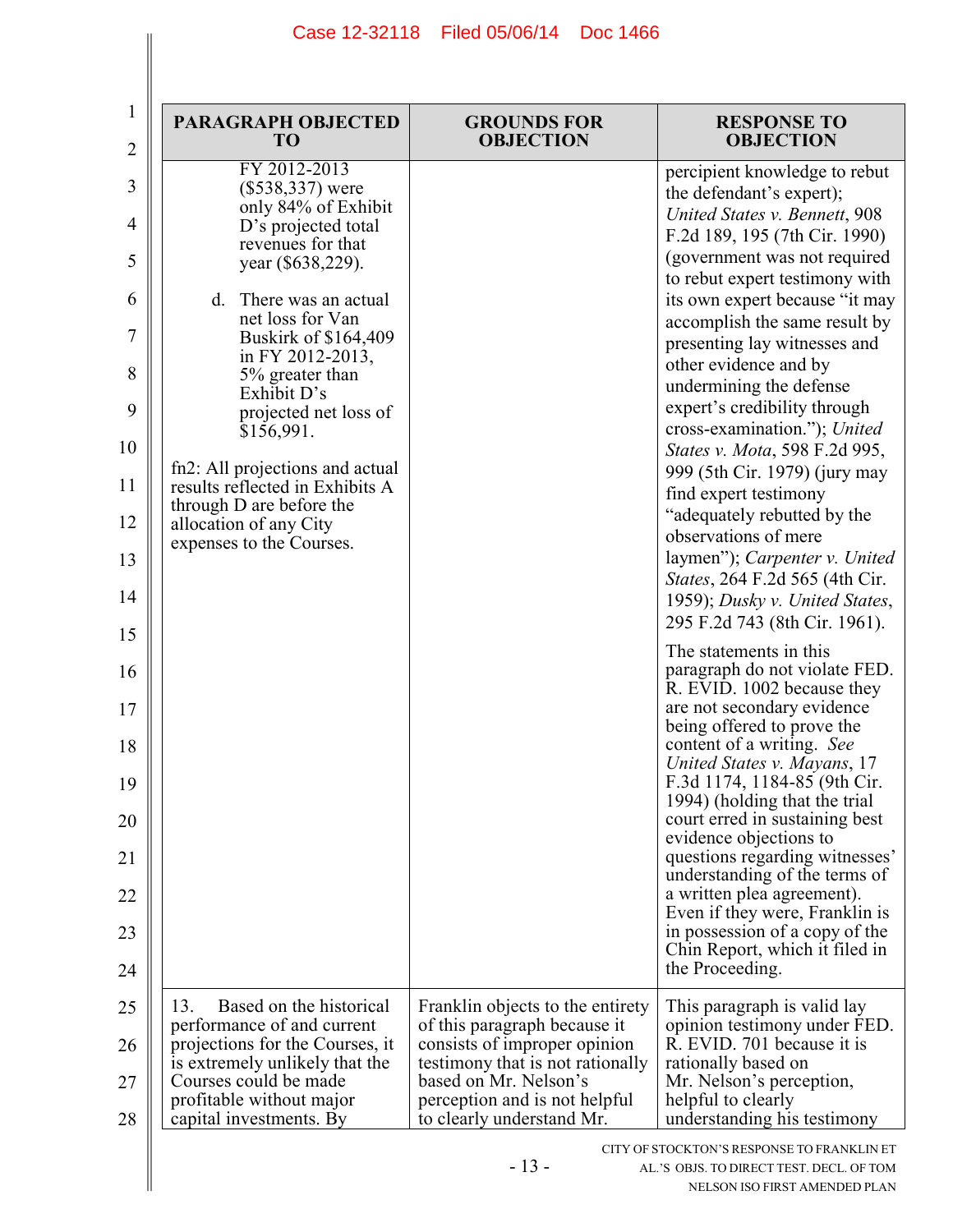| $\bf{l}$<br>$\overline{2}$ | <b>PARAGRAPH OBJECTED</b><br>TO                                                                | <b>GROUNDS FOR</b><br><b>OBJECTION</b>                                                   | <b>RESPONSE TO</b><br><b>OBJECTION</b>                                                            |
|----------------------------|------------------------------------------------------------------------------------------------|------------------------------------------------------------------------------------------|---------------------------------------------------------------------------------------------------|
| 3                          | largely ignoring this fact, the<br>Chin Report significantly<br>overestimates the value of the | Nelson's testimony or to<br>determine a fact in issue.<br>FED. R. EVID. 701; see also    | and helpful to determining at<br>least one fact in issue. The<br>paragraph is also based on       |
| 4                          | Courses. Further, the Chin                                                                     | <i>Britz Fertilizers, 2009 U.S.</i>                                                      | Mr. Nelson's knowledge and                                                                        |
| 5                          | Report uses projected revenue<br>figures from obsolete                                         | Dist. LEXIS 57947, at *8-9<br>(fact witness not permitted to                             | experience as General<br>Manager of the Courses as                                                |
| 6                          | projections created before the<br>market underwent the shift<br>outlined in paragraph 7 above. | offer opinions to rebut<br>expert's methodology).<br>Furthermore, the statements in      | well as a golf professional for<br>the past 30 years, who for the<br>past three years has been    |
| 7                          | As demonstrated in paragraph<br>12 above, these are outdated                                   | this paragraph are<br>inadmissible because they                                          | employed by KemperSports,<br>Inc. managing the Courses.                                           |
| 8<br>9                     | projections based on obsolete<br>assumptions, and further<br>undermine the conclusions of      | assume facts not in evidence<br>and lack foundation. FED. R.<br>EVID. 602. Franklin also | Cf. Int'l Ass'n of Firefighters,<br>Local 1186 v. City of Vallejo,<br>48 B.R. 208, 292-93 (B.A.P. |
| 10                         | the Chin Report.                                                                               | objects to the statements in<br>this paragraph because Mr.                               | 9th Cir. 2009) (upholding the<br>bankruptcy court's admission                                     |
| 11                         |                                                                                                | Nelson's description of the<br>Chin Report is not the best                               | of the testimony of the City of<br>Vallejo's Assistant Finance                                    |
| 12                         |                                                                                                | evidence of the contents of<br>that document. FED. R.                                    | Director regarding Vallejo's<br>financial conditions and                                          |
| 13                         |                                                                                                | EVID. 1002.                                                                              | constraints even though the<br>testimony "arguably contained"<br>legal conclusions" because the   |
| 14                         |                                                                                                |                                                                                          | testimony pertained to the<br>"complex[]" area of municipal                                       |
| 15<br>16                   |                                                                                                |                                                                                          | accounting and promoted<br>"judicial efficiency") (citing<br>FRE 701).                            |
| 17                         |                                                                                                |                                                                                          | Furthermore, expert testimony                                                                     |
| 18                         |                                                                                                |                                                                                          | may be rebutted by the<br>testimony of lay witnesses.                                             |
| 19                         |                                                                                                |                                                                                          | United States v. Shackelford,<br>494 F.2d 67, 68, 75 (9th Cir.                                    |
| 20                         |                                                                                                |                                                                                          | 1974) (holding that the<br>government could rely                                                  |
| 21                         |                                                                                                |                                                                                          | entirely on lay witnesses with                                                                    |
| 22                         |                                                                                                |                                                                                          | percipient knowledge to rebut<br>the defendant's expert);                                         |
| 23                         |                                                                                                |                                                                                          | United States v. Bennett, 908                                                                     |
|                            |                                                                                                |                                                                                          | F.2d 189, 195 (7th Cir. 1990)<br>(government was not required                                     |
| 24                         |                                                                                                |                                                                                          | to rebut expert testimony with<br>its own expert because "it may                                  |
| 25                         |                                                                                                |                                                                                          | accomplish the same result by                                                                     |
| 26                         |                                                                                                |                                                                                          | presenting lay witnesses and<br>other evidence and by                                             |
| 27                         |                                                                                                |                                                                                          | undermining the defense                                                                           |
| 28                         |                                                                                                |                                                                                          | expert's credibility through                                                                      |
|                            |                                                                                                |                                                                                          | CITY OF STOCKTON'S RESPONSE TO FRANKLIN ET                                                        |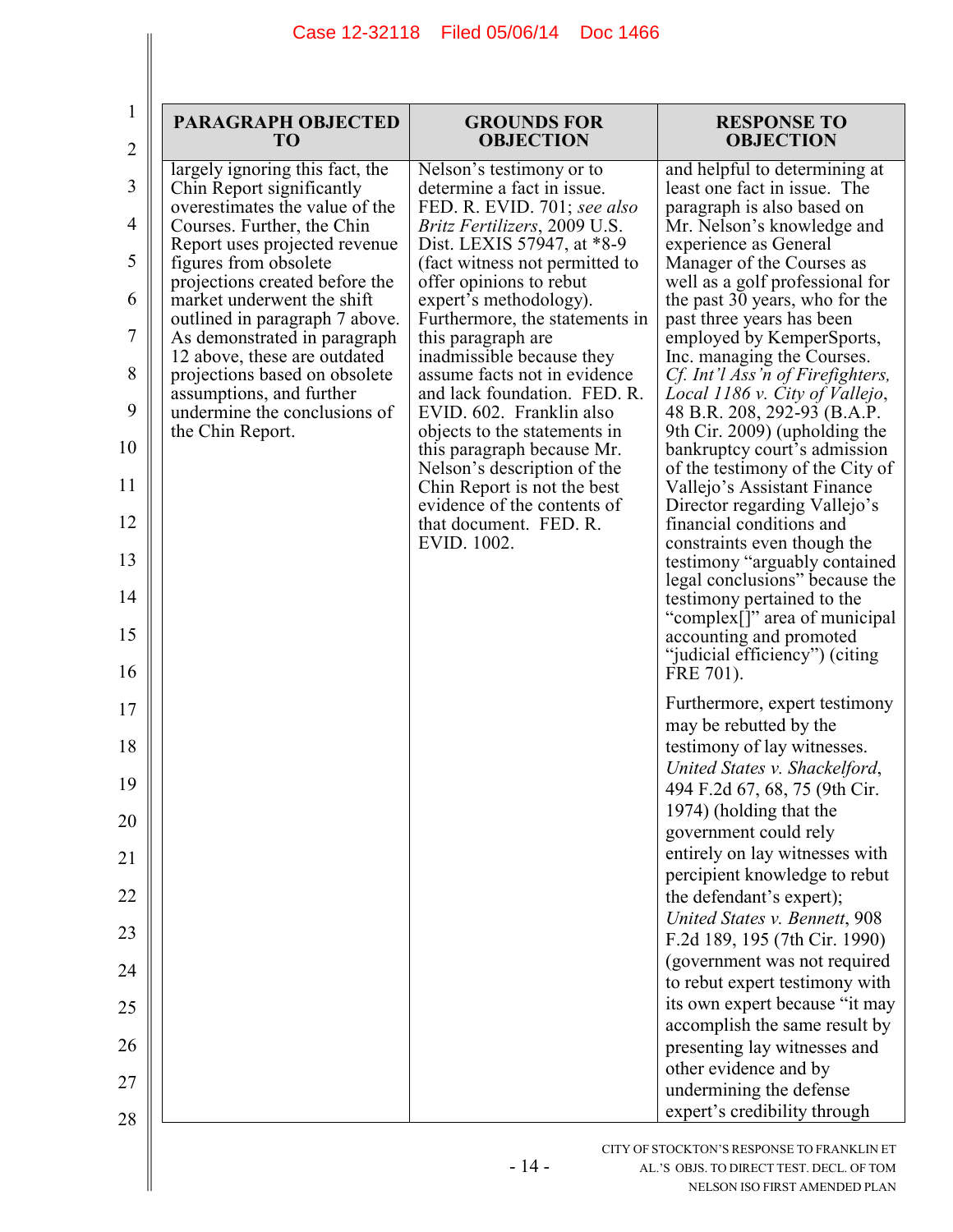| 1<br>$\overline{2}$        | <b>PARAGRAPH OBJECTED</b><br>T <sub>O</sub>                   | <b>GROUNDS FOR</b><br><b>OBJECTION</b>                                                           | <b>RESPONSE TO</b><br><b>OBJECTION</b>                                                                                                                                                                                                                                                                               |
|----------------------------|---------------------------------------------------------------|--------------------------------------------------------------------------------------------------|----------------------------------------------------------------------------------------------------------------------------------------------------------------------------------------------------------------------------------------------------------------------------------------------------------------------|
| 3<br>4<br>5<br>6<br>7<br>8 |                                                               |                                                                                                  | cross-examination."); United<br>States v. Mota, 598 F.2d 995,<br>999 (5th Cir. 1979) (jury may<br>find expert testimony<br>"adequately rebutted by the<br>observations of mere<br>laymen"); Carpenter v. United<br>States, 264 F.2d 565 (4th Cir.<br>1959); Dusky v. United States,<br>295 F.2d 743 (8th Cir. 1961). |
| 9                          |                                                               |                                                                                                  | The statements do not assume<br>facts not in evidence and do                                                                                                                                                                                                                                                         |
| 10                         |                                                               |                                                                                                  | not lack foundation under<br>FED R. EVID. 602 because                                                                                                                                                                                                                                                                |
| 11                         |                                                               |                                                                                                  | they are based on<br>Mr. Nelson's knowledge and<br>experience as described                                                                                                                                                                                                                                           |
| 12<br>13                   |                                                               |                                                                                                  | above. To the extent<br>necessary, the City will make<br>an offer of proof at trial.                                                                                                                                                                                                                                 |
| 14                         |                                                               |                                                                                                  | The statements in this<br>paragraph do not violate FED.                                                                                                                                                                                                                                                              |
| 15                         |                                                               |                                                                                                  | R. EVID. 1002 because they<br>are not secondary evidence                                                                                                                                                                                                                                                             |
| 16                         |                                                               |                                                                                                  | being offered to prove the<br>content of a writing. See<br>United States v. Mayans, 17                                                                                                                                                                                                                               |
| 17<br>18                   |                                                               |                                                                                                  | F.3d 1174, 1184-85 (9th Cir.<br>1994) (holding that the trial                                                                                                                                                                                                                                                        |
| 19                         |                                                               |                                                                                                  | court erred in sustaining best<br>evidence objections to                                                                                                                                                                                                                                                             |
| 20                         |                                                               |                                                                                                  | questions regarding witnesses'<br>understanding of the terms of<br>a written plea agreement).                                                                                                                                                                                                                        |
| 21                         |                                                               |                                                                                                  | Even if they were, Franklin is<br>in possession of a copy of the                                                                                                                                                                                                                                                     |
| 22                         |                                                               |                                                                                                  | Chin Report, which it filed in<br>the Proceeding.                                                                                                                                                                                                                                                                    |
| 23                         | The Chin Report makes<br>14.<br>occasional references to      | Franklin objects to the entirety                                                                 | This paragraph is valid lay                                                                                                                                                                                                                                                                                          |
| 24                         | "certain capital<br>improvements" (see, e.g.,                 | of this paragraph because it<br>consists of improper opinion<br>testimony that is not rationally | opinion testimony under FED.<br>R. EVID. 701 because it is<br>rationally based on                                                                                                                                                                                                                                    |
| 25                         | Chin Report at 36, 38) but<br>fails to account for the actual | based on Mr. Nelson's<br>perception and is not helpful                                           | Mr. Nelson's perception,<br>helpful to clearly                                                                                                                                                                                                                                                                       |
| 26                         | scope of improvements and<br>maintenance needed at the        | to clearly understand Mr.<br>Nelson's testimony or to                                            | understanding his testimony<br>and helpful to determining at                                                                                                                                                                                                                                                         |
| 27<br>28                   | Courses. Due to the City's<br>overall financial and           | determine a fact in issue.<br>FED. R. EVID. 701; see also                                        | least one fact in issue. The<br>paragraph is also based on                                                                                                                                                                                                                                                           |
|                            |                                                               | $-15-$                                                                                           | CITY OF STOCKTON'S RESPONSE TO FRANKLIN ET<br>AL.'S OBJS. TO DIRECT TEST. DECL. OF TOM<br>NELSON ISO FIRST AMENDED PLAN                                                                                                                                                                                              |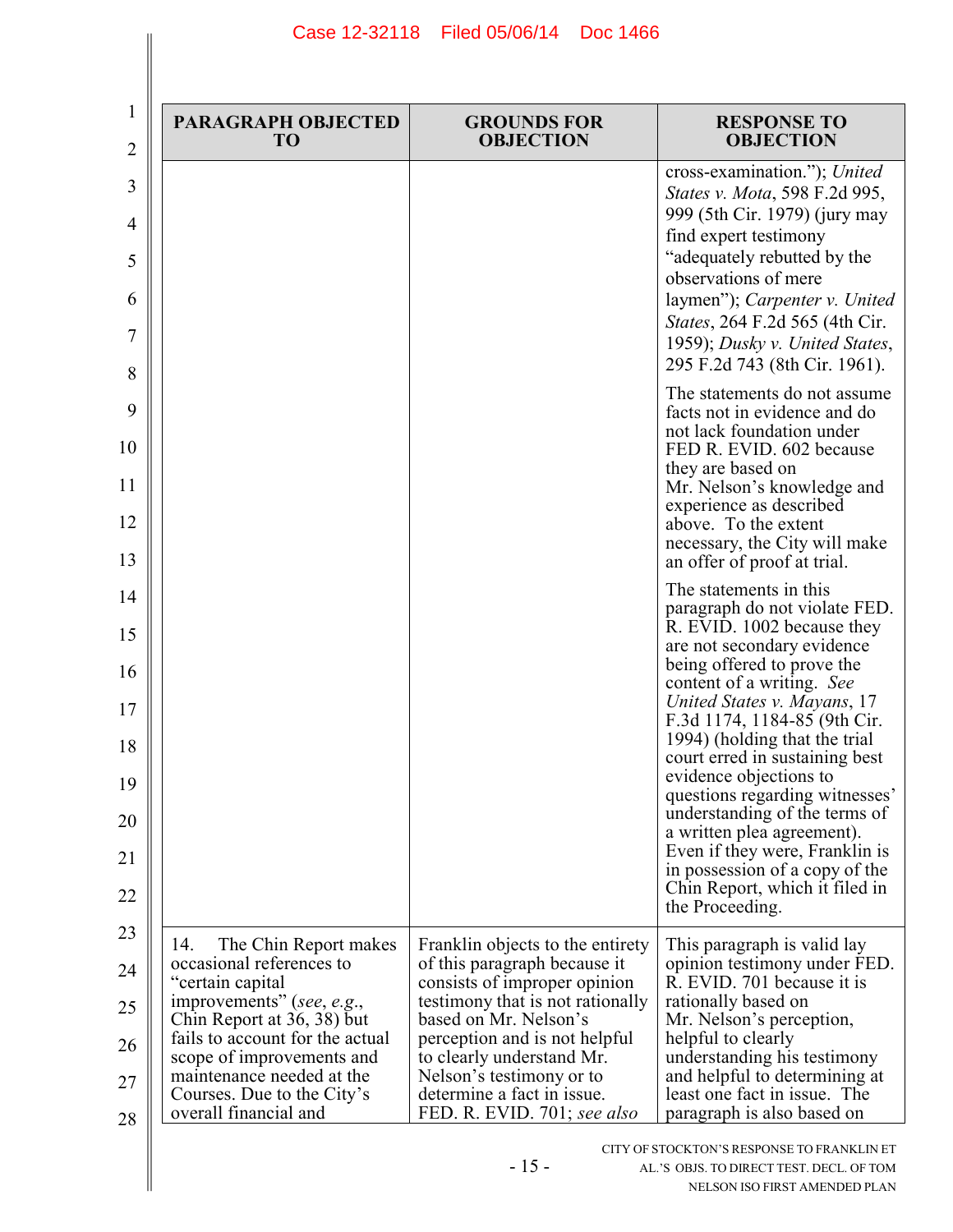| 1<br>$\overline{2}$ | <b>PARAGRAPH OBJECTED</b><br><b>TO</b>                                                            | <b>GROUNDS FOR</b><br><b>OBJECTION</b>                                              | <b>RESPONSE TO</b><br><b>OBJECTION</b>                                                         |
|---------------------|---------------------------------------------------------------------------------------------------|-------------------------------------------------------------------------------------|------------------------------------------------------------------------------------------------|
| 3                   | economic condition, as well<br>as the consistent losses                                           | Britz Fertilizers, 2009 U.S.<br>Dist. LEXIS 57947, at *8-9                          | Mr. Nelson's knowledge and<br>experience as General                                            |
| 4                   | experienced by the Courses,<br>the Courses have foregone<br>important capital                     | (fact witness not permitted to<br>offer opinions to rebut<br>expert's methodology). | Manager of the Courses as<br>well as a golf professional for<br>the past 30 years, who for the |
| 5                   | improvements and deferred<br>maintenance for each of the                                          | Franklin also objects to this<br>paragraph because Mr.                              | past three years has been<br>employed by KemperSports,                                         |
| 6                   | eight years that I have been<br>employed in Stockton. While                                       | Nelson's description of the<br>Chin Report is not the best                          | Inc. managing the Courses.<br>Cf. Int'l Ass'n of Firefighters,                                 |
| 7                   | this has saved the Courses and<br>the City money in the short                                     | evidence of the contents of<br>that document. FED. R.                               | Local 1186 v. City of Vallejo,<br>48 B.R. 208, 292-93 (B.A.P.                                  |
| 8<br>9              | term, it has resulted in<br>significant degradation of                                            | EVID. 1002.                                                                         | 9th Cir. 2009) (upholding the<br>bankruptcy court's admission                                  |
| 10                  | conditions at the Courses.<br>Poor golfing conditions can<br>have negative impacts on the         |                                                                                     | of the testimony of the City of<br>Vallejo's Assistant Finance<br>Director regarding Vallejo's |
| 11                  | number of rounds played and<br>the price that the Courses can                                     |                                                                                     | financial conditions and<br>constraints even though the                                        |
| 12                  | charge, both of which limit<br>the revenue the Courses can                                        |                                                                                     | testimony "arguably contained<br>legal conclusions" because the                                |
| 13                  | generate and contribute to the<br>Courses' lack of profitability.                                 |                                                                                     | testimony pertained to the<br>"complex[]" area of municipal                                    |
| 14                  | Without substantial capital<br><i>investment by the City, it is</i><br>unclear when, if ever, the |                                                                                     | accounting and promoted<br>"judicial efficiency") (citing<br>FRE 701).                         |
| 15                  | Courses could be operated at<br>a profit.                                                         |                                                                                     | Furthermore, expert testimony                                                                  |
| 16                  |                                                                                                   |                                                                                     | may be rebutted by the<br>testimony of lay witnesses.                                          |
| 17<br>18            |                                                                                                   |                                                                                     | United States v. Shackelford,<br>494 F.2d 67, 68, 75 (9th Cir.                                 |
| 19                  |                                                                                                   |                                                                                     | 1974) (holding that the<br>government could rely                                               |
| 20                  |                                                                                                   |                                                                                     | entirely on lay witnesses with<br>percipient knowledge to rebut                                |
| 21                  |                                                                                                   |                                                                                     | the defendant's expert);<br>United States v. Bennett, 908                                      |
| 22                  |                                                                                                   |                                                                                     | F.2d 189, 195 (7th Cir. 1990)<br>(government was not required                                  |
| 23                  |                                                                                                   |                                                                                     | to rebut expert testimony with<br>its own expert because "it may                               |
| 24                  |                                                                                                   |                                                                                     | accomplish the same result by<br>presenting lay witnesses and                                  |
| 25                  |                                                                                                   |                                                                                     | other evidence and by                                                                          |
| 26                  |                                                                                                   |                                                                                     | undermining the defense<br>expert's credibility through                                        |
| 27                  |                                                                                                   |                                                                                     | cross-examination."); United<br>States v. Mota, 598 F.2d 995,                                  |
| 28                  |                                                                                                   |                                                                                     | 999 (5th Cir. 1979) (jury may<br>CITY OF STOCKTON'S RESPONSE TO FRANKLIN ET                    |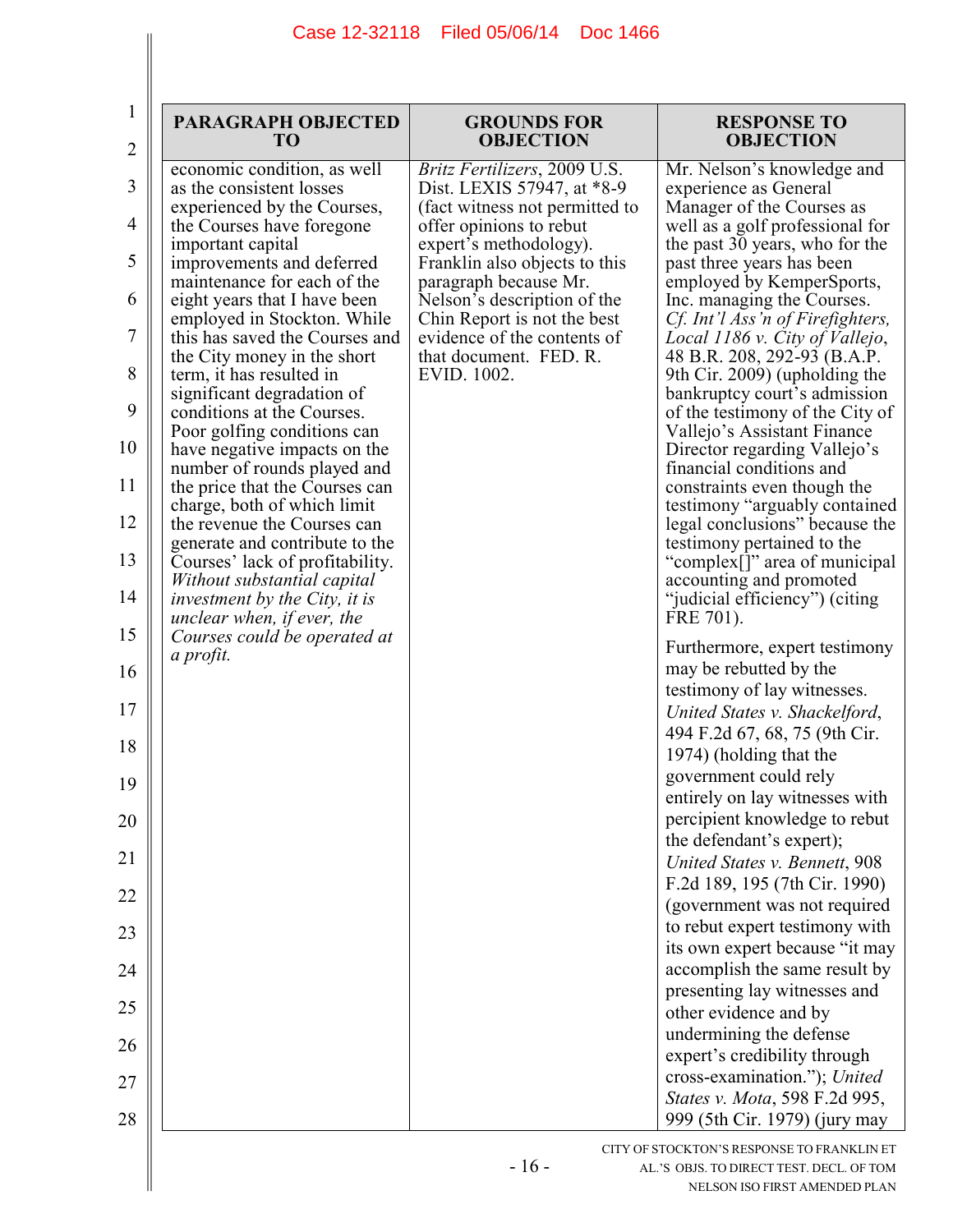| 1<br>2           | <b>PARAGRAPH OBJECTED</b><br>TO                                                                              | <b>GROUNDS FOR</b><br><b>OBJECTION</b>                                                   | <b>RESPONSE TO</b><br><b>OBJECTION</b>                                                                                                                                                                             |
|------------------|--------------------------------------------------------------------------------------------------------------|------------------------------------------------------------------------------------------|--------------------------------------------------------------------------------------------------------------------------------------------------------------------------------------------------------------------|
| 3<br>4<br>5<br>6 |                                                                                                              |                                                                                          | find expert testimony<br>"adequately rebutted by the<br>observations of mere<br>laymen"); Carpenter v. United<br>States, 264 F.2d 565 (4th Cir.<br>1959); Dusky v. United States,<br>295 F.2d 743 (8th Cir. 1961). |
| 7<br>8<br>9      |                                                                                                              |                                                                                          | The statements in this<br>paragraph do not violate FED.<br>R. EVID. 1002 because they<br>are not secondary evidence<br>being offered to prove the<br>content of a writing. See                                     |
| 10<br>11         |                                                                                                              |                                                                                          | United States v. Mayans, 17<br>F.3d 1174, 1184-85 (9th Cir.<br>1994) (holding that the trial<br>court erred in sustaining best                                                                                     |
| 12               |                                                                                                              |                                                                                          | evidence objections to<br>questions regarding witnesses'<br>understanding of the terms of                                                                                                                          |
| 13<br>14         |                                                                                                              |                                                                                          | a written plea agreement).<br>Even if they were, Franklin is<br>in possession of a copy of the                                                                                                                     |
| 15               |                                                                                                              |                                                                                          | Chin Report, which it filed in<br>the Proceeding.                                                                                                                                                                  |
| 16<br>17         | 15.<br>At a rough estimate,<br>approximately \$6 million to<br>\$8 million in capital                        | Franklin objects to the<br>underlined portions of this<br>paragraph because they         | This paragraph is valid lay<br>opinion testimony under FED.<br>R. EVID. 701 because it is                                                                                                                          |
| 18               | improvements and deferred<br>maintenance would be<br>required to make the Courses                            | consist of improper opinion<br>testimony that is not rationally<br>based on Mr. Nelson's | rationally based on<br>Mr. Nelson's perception,<br>helpful to clearly                                                                                                                                              |
| 19<br>20         | profitable again. Such<br>improvements and                                                                   | perception and is not helpful<br>to clearly understand Mr.                               | understanding his testimony<br>and helpful to determining at                                                                                                                                                       |
| 21               | maintenance are not mere<br>window dressing. Rather, they<br>represent investments in                        | Nelson's testimony or to<br>determine a fact in issue.<br>FED. R. EVID. 701.             | least one fact in issue. The<br>paragraph is also based on<br>Mr. Nelson's knowledge and                                                                                                                           |
| 22               | infrastructure that is critical –<br>$\frac{1}{2}$ in fact fundamental – to golf<br>courses, including basic |                                                                                          | experience as General<br>Manager of the Courses as<br>well as a golf professional for                                                                                                                              |
| 23<br>24         | irrigation, landscaping, cart<br>paths, and equipment. Just a                                                |                                                                                          | the past 30 years, who for the<br>past three years has been                                                                                                                                                        |
| 25               | few of these items are as<br>follows:                                                                        |                                                                                          | employed by KemperSports,<br>Inc. managing the Courses.                                                                                                                                                            |
| 26               | The Courses<br>a)<br>currently have no<br>cart paths. This is                                                |                                                                                          |                                                                                                                                                                                                                    |
| 27<br>28         | extremely unusual<br>for golf course,<br>because carts cannot                                                |                                                                                          |                                                                                                                                                                                                                    |
|                  |                                                                                                              |                                                                                          | CITY OF STOCKTON'S RESPONSE TO FRANKLIN ET                                                                                                                                                                         |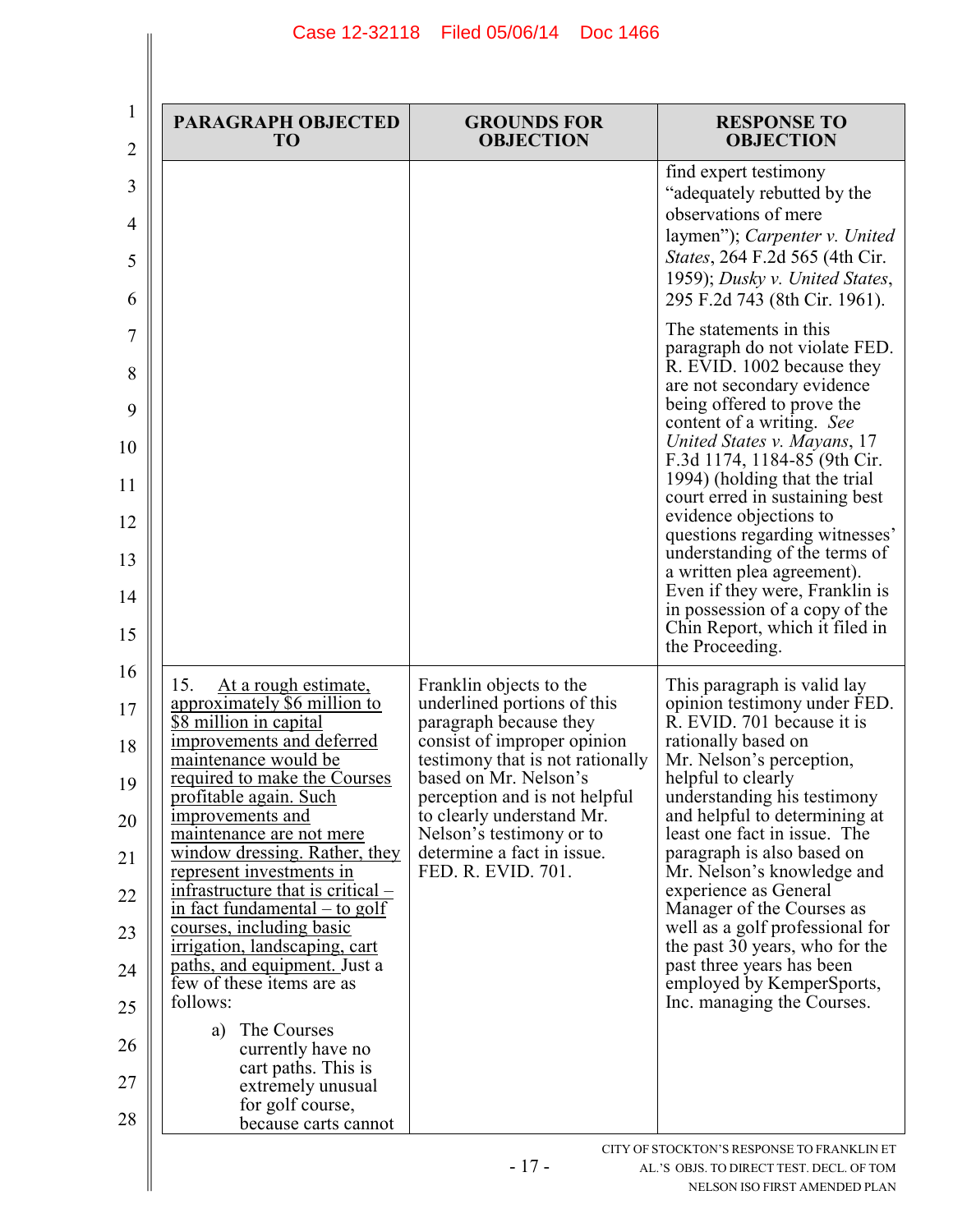| 1<br>2   | <b>PARAGRAPH OBJECTED</b><br>TO                                       | <b>GROUNDS FOR</b><br><b>OBJECTION</b> | <b>RESPONSE TO</b><br><b>OBJECTION</b> |
|----------|-----------------------------------------------------------------------|----------------------------------------|----------------------------------------|
| 3        | be used for several<br>days after rain. The                           |                                        |                                        |
| 4        | result is a loss of cart<br>fees, which make up<br>$20-21\%$ of daily |                                        |                                        |
| 5        | fees. It would cost<br>approximately \$1                              |                                        |                                        |
| 6<br>7   | million to add a cart<br>path to each of the<br>Courses.              |                                        |                                        |
| 8        | b) The Courses need<br>new irrigation                                 |                                        |                                        |
| 9        | systems. This will<br>require dredging the<br>lake because the silt   |                                        |                                        |
| 10<br>11 | would otherwise ruin<br>the system's pipes.                           |                                        |                                        |
| 12       | Irrigation and<br>dredging for the                                    |                                        |                                        |
| 13       | Courses could cost<br>upwards of several<br>million dollars.          |                                        |                                        |
| 14       | c) Both the greens and<br>bunkers at the                              |                                        |                                        |
| 15       | Courses are of<br>original design and                                 |                                        |                                        |
| 16<br>17 | construction. These<br>old, "push up" style<br>greens lack proper     |                                        |                                        |
| 18       | drainage and soil<br>composition for                                  |                                        |                                        |
| 19       | optimal turf health.<br>The bunkers'                                  |                                        |                                        |
| 20       | drainage systems<br>have completely<br>collapsed, preventing          |                                        |                                        |
| 21       | proper drainage and<br>sand texture for                               |                                        |                                        |
| 22<br>23 | playability.<br>Restoring the greens<br>and bunkers at the            |                                        |                                        |
| 24       | Courses could cost<br>several million<br>dollars.                     |                                        |                                        |
| 25       | d) Due to the City's                                                  |                                        |                                        |
| 26       | financial difficulties,<br>Kemper has been<br>unable to lease new     |                                        |                                        |
| 27<br>28 | equipment for course<br>maintenance. It has                           |                                        |                                        |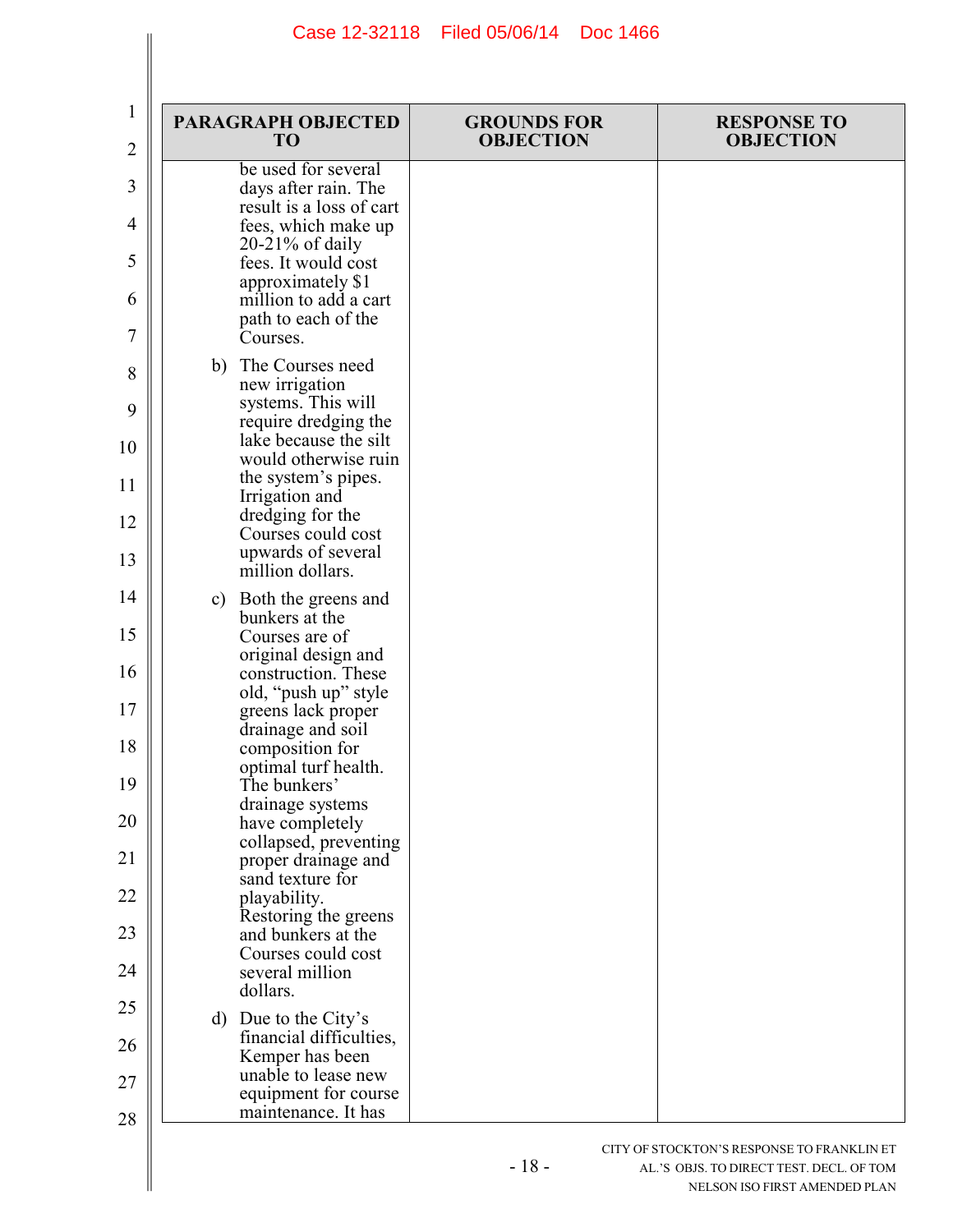| $\mathbf{1}$<br>2 | <b>PARAGRAPH OBJECTED</b><br>TO                                    | <b>GROUNDS FOR</b><br><b>OBJECTION</b> | <b>RESPONSE TO</b><br><b>OBJECTION</b>     |
|-------------------|--------------------------------------------------------------------|----------------------------------------|--------------------------------------------|
| 3                 | instead had to rent<br>substandard                                 |                                        |                                            |
| 4                 | equipment, which<br>produce substandard                            |                                        |                                            |
| 5                 | results and for which<br>Kemper is                                 |                                        |                                            |
| 6                 | responsible for a<br>majority of repair                            |                                        |                                            |
| 7                 | costs. The cost of<br>replacing course                             |                                        |                                            |
| 8                 | maintenance<br>equipment would be                                  |                                        |                                            |
| 9                 | approximately<br>\$850,000.                                        |                                        |                                            |
| 10                | e) The perimeter fences<br>at the Courses are in                   |                                        |                                            |
| 11                | desperate need of<br>repair or                                     |                                        |                                            |
| 12                | replacement, with<br>many holes and                                |                                        |                                            |
| 13                | failures allowing for<br>easy access to the                        |                                        |                                            |
| 14                | Courses and greatly<br>increasing                                  |                                        |                                            |
| 15                | vandalism. Repairing<br>or replacing the                           |                                        |                                            |
| 16                | perimeter fences<br>could cost \$75,000<br>to $$100,000$ for each  |                                        |                                            |
| 17                | of the Courses.                                                    |                                        |                                            |
| 18                | The Courses' food<br>f)<br>and beverage                            |                                        |                                            |
| 19                | facilities need new<br>kitchen equipment,                          |                                        |                                            |
| 20                | including grills,<br>ovens, and fryers, as                         |                                        |                                            |
| 21<br>22          | well as seating and<br>counters. The cost of<br>these improvements |                                        |                                            |
| 23                | could run anywhere<br>from $$50,000$ to                            |                                        |                                            |
| 24                | \$80,000 per café.                                                 |                                        |                                            |
| 25                |                                                                    |                                        |                                            |
| 26                |                                                                    |                                        |                                            |
| 27                | The Courses need<br>g)<br>major landscaping                        |                                        |                                            |
| 28                | work. There has<br>been no annual tree                             |                                        |                                            |
|                   |                                                                    |                                        | CITY OF STOCKTON'S RESPONSE TO FRANKLIN ET |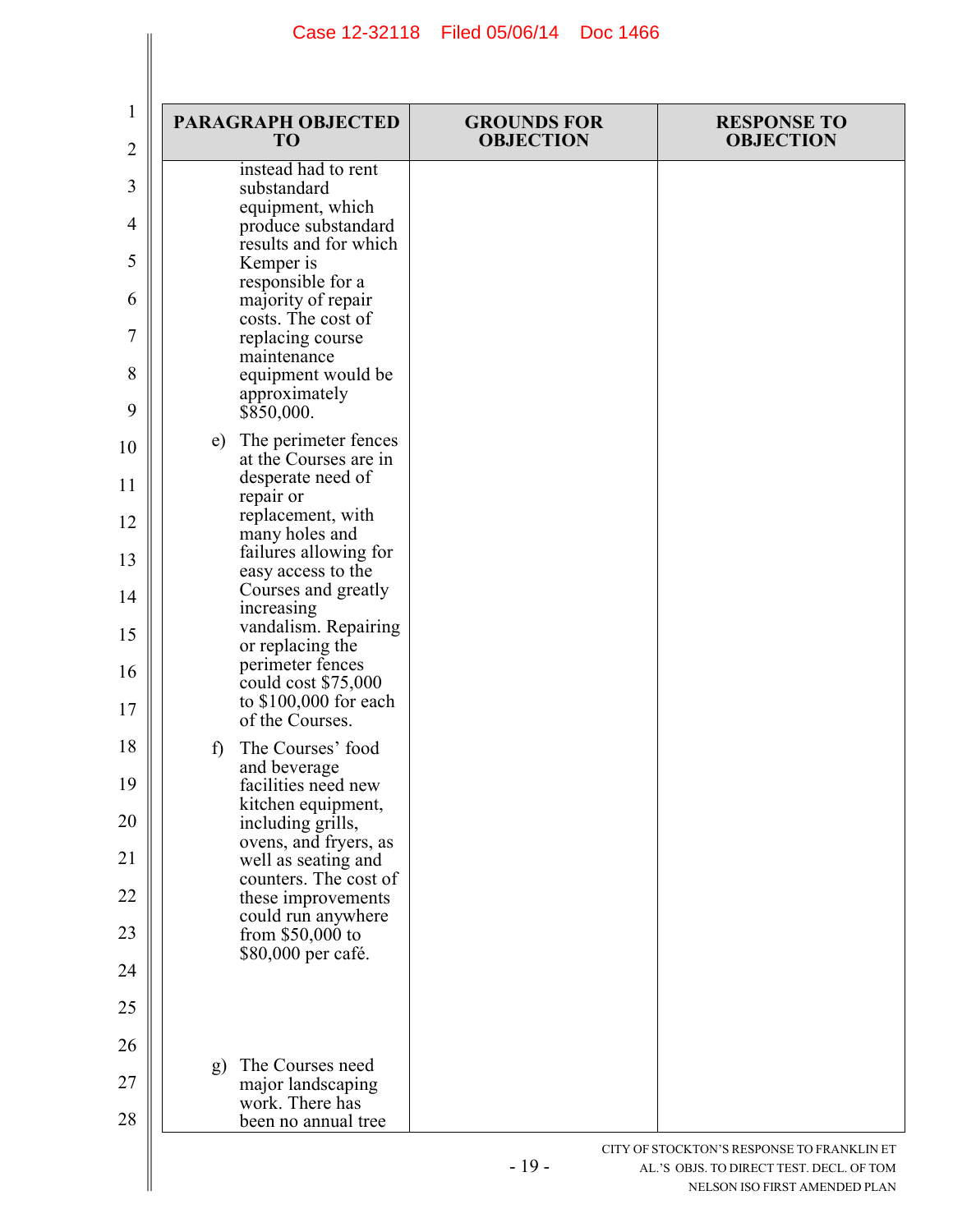| 1<br>2   | <b>PARAGRAPH OBJECTED</b><br><b>TO</b>                            | <b>GROUNDS FOR</b><br><b>OBJECTION</b>                        | <b>RESPONSE TO</b><br><b>OBJECTION</b>                                                                                  |
|----------|-------------------------------------------------------------------|---------------------------------------------------------------|-------------------------------------------------------------------------------------------------------------------------|
| 3        | maintenance at the<br>Courses since I<br>joined Kemper in         |                                                               |                                                                                                                         |
| 4        | August 2011. As a<br>result, there have                           |                                                               |                                                                                                                         |
| 5        | been numerous tree<br>failures, which create                      |                                                               |                                                                                                                         |
| 6        | safety concerns and<br>hurt turf growth. An                       |                                                               |                                                                                                                         |
| 7        | ongoing tree<br>maintenance                                       |                                                               |                                                                                                                         |
| 8        | program would run<br>\$75,000 to \$100,000                        |                                                               |                                                                                                                         |
| 9        | annually.                                                         |                                                               |                                                                                                                         |
| 10       | h)<br>The parking lots at<br>both Courses are in<br>great need of |                                                               |                                                                                                                         |
| 11       | resurfacing. Each has<br>large pot holes,                         |                                                               |                                                                                                                         |
| 12       | cracks, and<br>potentially                                        |                                                               |                                                                                                                         |
| 13       | dangerous trip<br>hazards. Kemper has                             |                                                               |                                                                                                                         |
| 14       | not estimated the<br>costs of resurfacing                         |                                                               |                                                                                                                         |
| 15       | the parking lots.                                                 |                                                               |                                                                                                                         |
| 16<br>17 | All of these capital<br>16.<br>improvement and deferred           | Franklin objects to the<br>underlined portions of this        | This paragraph is valid lay<br>opinion testimony under FED.                                                             |
| 18       | maintenance items directly<br>impact the product that makes       | paragraph because they<br>consist of improper opinion         | R. EVID. 701 because it is<br>rationally based on                                                                       |
| 19       | you stand out in a competitive<br>marketplace. As a result, the   | testimony that is not rationally<br>based on Mr. Nelson's     | Mr. Nelson's perception,<br>helpful to clearly                                                                          |
| 20       | Courses cannot be expected to<br>turn a profit until each of      | perception and is not helpful<br>to clearly understand Mr.    | understanding his testimony<br>and helpful to determining at                                                            |
| 21       | these items is addressed.                                         | Nelson's testimony or to<br>determine a fact in issue.        | least one fact in issue. The<br>paragraph is also based on                                                              |
| 22       |                                                                   | FED. R. EVID. 701.                                            | Mr. Nelson's knowledge and<br>experience as General                                                                     |
| 23       |                                                                   |                                                               | Manager of the Courses as<br>well as a golf professional for                                                            |
| 24       |                                                                   |                                                               | the past 30 years, who for the<br>past three years has been                                                             |
| 25       |                                                                   |                                                               | employed by KemperSports,<br>Inc. managing the Courses.                                                                 |
| 26       | Even with these<br>17.                                            | Franklin objects to the                                       | This paragraph is valid lay                                                                                             |
| 27       | improvements, however, the<br>Chin Report seriously               | statements in this paragraph<br>because they consist of       | opinion testimony under FED.<br>R. EVID. 701 because it is                                                              |
| 28       | exaggerates the potential to<br>increase revenues at the          | improper opinion testimony<br>that is not rationally based on | rationally based on<br>Mr. Nelson's perception,                                                                         |
|          |                                                                   | $-20-$                                                        | CITY OF STOCKTON'S RESPONSE TO FRANKLIN ET<br>AL.'S OBJS. TO DIRECT TEST. DECL. OF TOM<br>NELSON ISO FIRST AMENDED PLAN |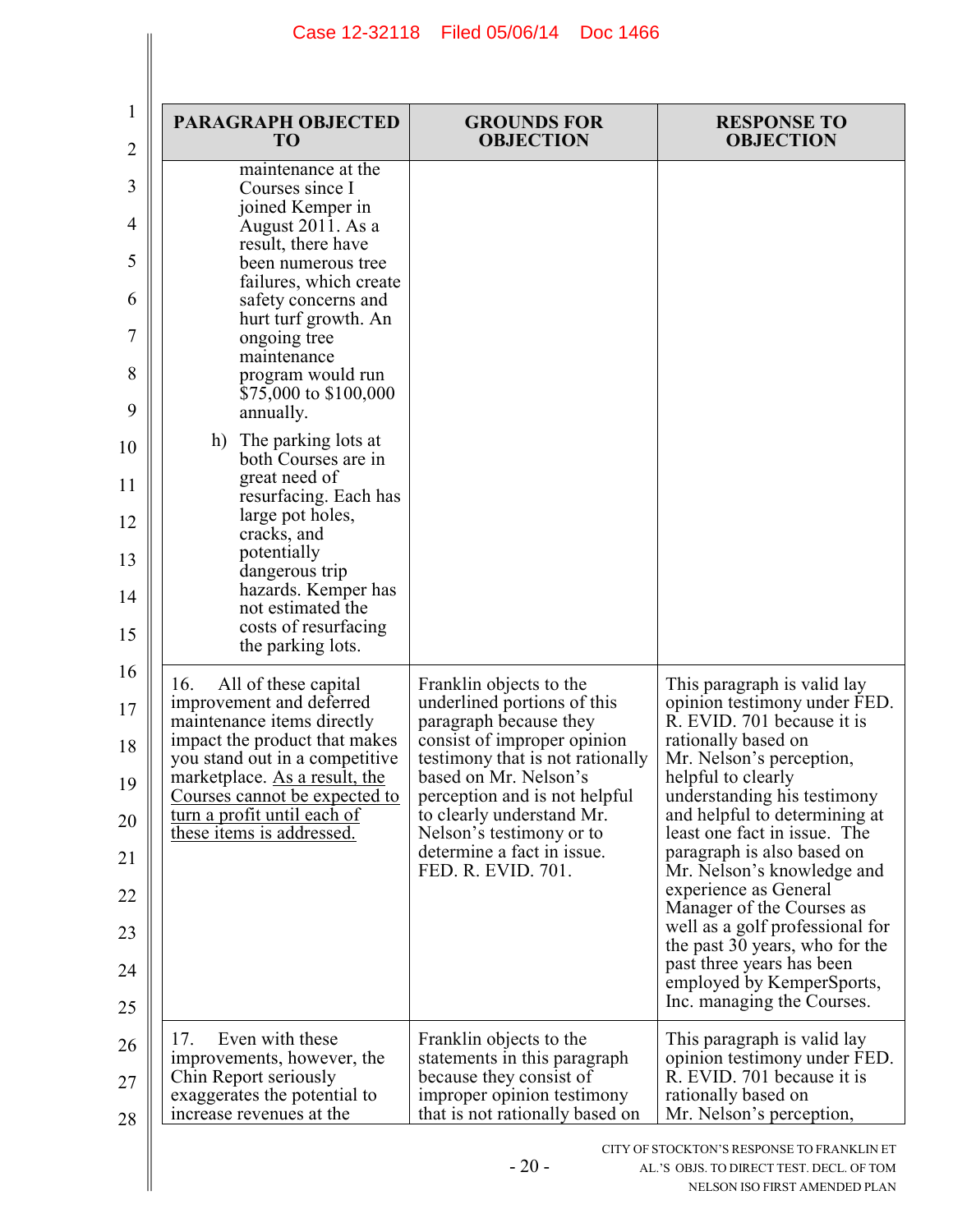| $\bf{l}$<br>$\overline{2}$ | <b>PARAGRAPH OBJECTED</b><br>T <sub>O</sub>                                                     | <b>GROUNDS FOR</b><br><b>OBJECTION</b>                                                           | <b>RESPONSE TO</b><br><b>OBJECTION</b>                                                                  |
|----------------------------|-------------------------------------------------------------------------------------------------|--------------------------------------------------------------------------------------------------|---------------------------------------------------------------------------------------------------------|
| 3                          | Courses. The Chin Report<br>projects that by increasing                                         | Mr. Nelson's perception and<br>is not helpful to clearly                                         | helpful to clearly<br>understanding his testimony                                                       |
| 4                          | rates and making certain<br>improvements (which are not                                         | understand Mr. Nelson's<br>testimony or to determine a                                           | and helpful to determining at<br>least one fact in issue. The                                           |
| 5                          | identified), the Courses could<br>achieve total revenues of<br>\$1,955,000. Chin Report, at     | fact in issue. FED. R. EVID.<br>701; see also Britz Fertilizers,<br>2009 U.S. Dist. LEXIS 57947, | paragraph is also based on<br>Mr. Nelson's knowledge and<br>experience as General                       |
| 6                          | 39. This is a 14.4% increase<br>over the combined revenues                                      | at *8-9 (fact witness not<br>permitted to offer opinions to                                      | Manager of the Courses as<br>well as a golf professional for                                            |
| 7                          | for the Courses in fiscal year<br>2012-13. See Toppenberg                                       | rebut expert's methodology).<br>Furthermore, the statements in                                   | the past 30 years, who for the<br>past three years has been                                             |
| 8                          | Decl., Ex. A. To be blunt, a<br>golf course cannot just                                         | this paragraph are<br>inadmissible because they                                                  | employed by KemperSports,<br>Inc. managing the Courses.                                                 |
| 9                          | increase its revenues by more<br>than a tenth without taking                                    | assume facts not in evidence<br>and lack foundation. FED. R.                                     | Cf. Int'l Ass'n of Firefighters,<br>Local 1186 v. City of Vallejo,                                      |
| 10<br>11                   | into consideration all of the<br>factors, investments and                                       | EVID. 602. Franklin also<br>objects to the statements in                                         | 48 B.R. 208, 292-93 (B.A.P.<br>9th Cir. 2009) (upholding the                                            |
| 12                         | expenses outlined above. The<br>latest projections prepared by<br>Kemper project an increase of | this paragraph because Mr.<br>Nelson's description of the<br>Chin Report is not the best         | bankruptcy court's admission<br>of the testimony of the City of<br>Vallejo's Assistant Finance          |
| 13                         | $1.0\%$ , which is itself<br>considered aggressive. In the                                      | evidence of the contents of<br>that document. FED. R.                                            | Director regarding Vallejo's<br>financial conditions and                                                |
| 14                         | current price-driven market,<br>aggravated by the dry winters                                   | EVID. 1002.                                                                                      | constraints even though the<br>testimony "arguably contained                                            |
| 15                         | that the Stockton area has<br>recently experienced, any                                         |                                                                                                  | legal conclusions" because the<br>testimony pertained to the                                            |
| 16<br>17                   | substantial increase in<br>revenues is unlikely.                                                |                                                                                                  | "complex[]" area of municipal<br>accounting and promoted<br>"judicial efficiency") (citing<br>FRE 701). |
| 18                         |                                                                                                 |                                                                                                  | Furthermore, expert testimony                                                                           |
| 19                         |                                                                                                 |                                                                                                  | may be rebutted by the<br>testimony of lay witnesses.                                                   |
| 20                         |                                                                                                 |                                                                                                  | United States v. Shackelford,<br>494 F.2d 67, 68, 75 (9th Cir.                                          |
| 21                         |                                                                                                 |                                                                                                  | 1974) (holding that the<br>government could rely                                                        |
| 22                         |                                                                                                 |                                                                                                  | entirely on lay witnesses with<br>percipient knowledge to rebut                                         |
| 23                         |                                                                                                 |                                                                                                  | the defendant's expert);                                                                                |
| 24                         |                                                                                                 |                                                                                                  | United States v. Bennett, 908<br>F.2d 189, 195 (7th Cir. 1990)                                          |
| 25                         |                                                                                                 |                                                                                                  | (government was not required<br>to rebut expert testimony with                                          |
| 26                         |                                                                                                 |                                                                                                  | its own expert because "it may                                                                          |
|                            |                                                                                                 |                                                                                                  | accomplish the same result by                                                                           |
| 27                         |                                                                                                 |                                                                                                  | presenting lay witnesses and<br>other evidence and by                                                   |
| 28                         |                                                                                                 |                                                                                                  | undermining the defense                                                                                 |
|                            |                                                                                                 | $-21-$                                                                                           | CITY OF STOCKTON'S RESPONSE TO FRANKLIN ET<br>AL.'S OBJS. TO DIRECT TEST. DECL. OF TOM                  |
|                            |                                                                                                 |                                                                                                  | NELSON ISO FIRST AMENDED PLAN                                                                           |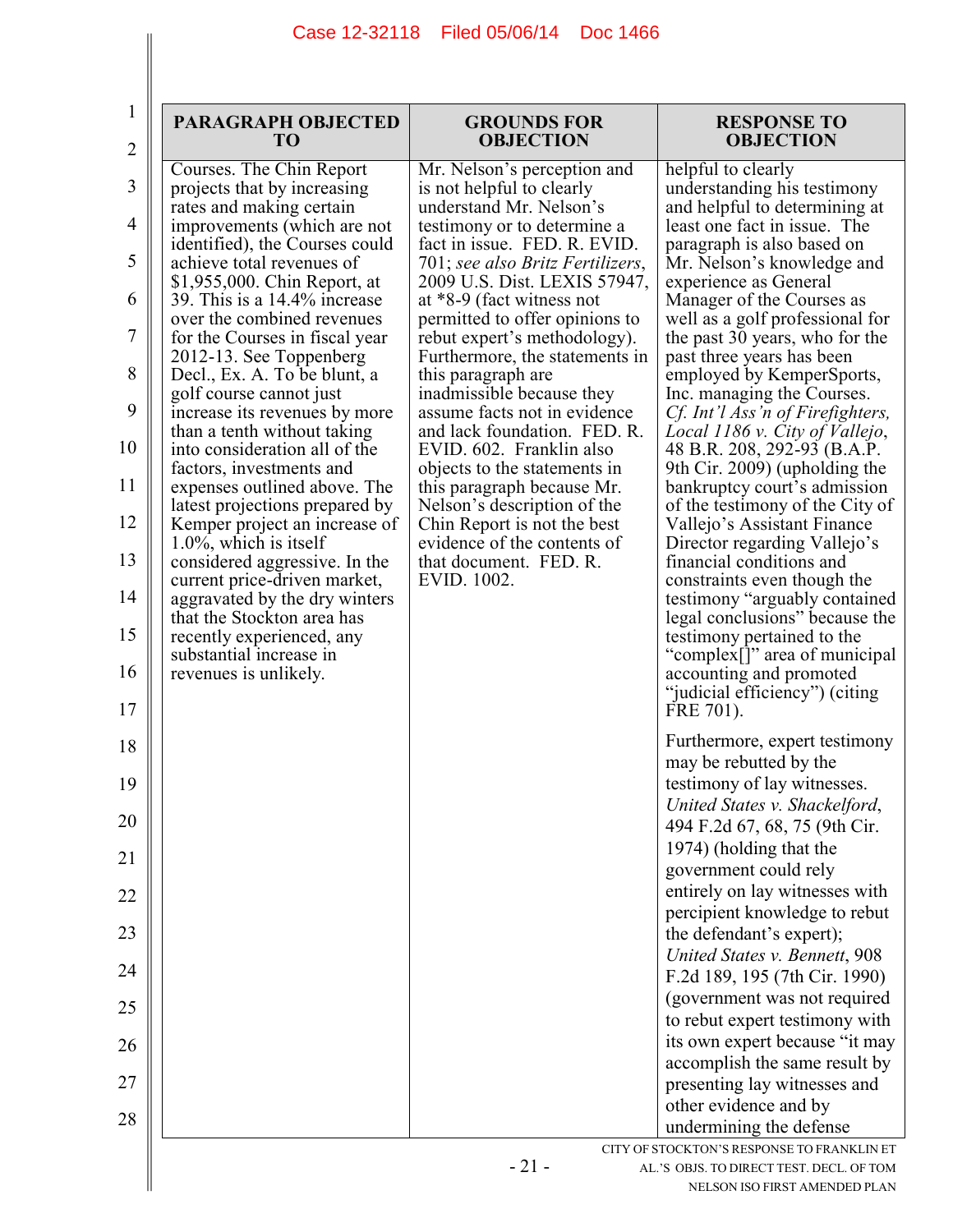| 1<br>2                                 | <b>PARAGRAPH OBJECTED</b><br>T <sub>O</sub>                                                                                                                                                                                                                                                 | <b>GROUNDS FOR</b><br><b>OBJECTION</b>                                                                                                                                                                                                                                    | <b>RESPONSE TO</b><br><b>OBJECTION</b>                                                                                                                                                                                                                                                                                                                                                                                                                                        |
|----------------------------------------|---------------------------------------------------------------------------------------------------------------------------------------------------------------------------------------------------------------------------------------------------------------------------------------------|---------------------------------------------------------------------------------------------------------------------------------------------------------------------------------------------------------------------------------------------------------------------------|-------------------------------------------------------------------------------------------------------------------------------------------------------------------------------------------------------------------------------------------------------------------------------------------------------------------------------------------------------------------------------------------------------------------------------------------------------------------------------|
| 3<br>4<br>5<br>6<br>7<br>8             |                                                                                                                                                                                                                                                                                             |                                                                                                                                                                                                                                                                           | expert's credibility through<br>cross-examination."); United<br>States v. Mota, 598 F.2d 995,<br>999 (5th Cir. 1979) (jury may<br>find expert testimony<br>"adequately rebutted by the<br>observations of mere<br>laymen"); Carpenter v. United<br>States, 264 F.2d 565 (4th Cir.<br>1959); Dusky v. United States,<br>295 F.2d 743 (8th Cir. 1961).                                                                                                                          |
| 9<br>10<br>11<br>12<br>13<br>14        |                                                                                                                                                                                                                                                                                             |                                                                                                                                                                                                                                                                           | The statements do not assume<br>facts not in evidence and do<br>not lack foundation under<br>FED R. EVID. 602 because<br>they are based on<br>Mr. Nelson's knowledge and<br>experience as described<br>above. To the extent<br>necessary, the City will make<br>an offer of proof at trial.                                                                                                                                                                                   |
| 15<br>16<br>17<br>18<br>19<br>20<br>21 |                                                                                                                                                                                                                                                                                             |                                                                                                                                                                                                                                                                           | The statements in this<br>paragraph do not violate FED.<br>R. EVID. 1002 because they<br>are not secondary evidence<br>being offered to prove the<br>content of a writing. See<br>United States v. Mayans, 17<br>F.3d 1174, 1184-85 (9th Cir.<br>1994) (holding that the trial<br>court erred in sustaining best<br>evidence objections to<br>questions regarding witnesses'<br>understanding of the terms of<br>a written plea agreement).<br>Even if they were, Franklin is |
| 22<br>23                               |                                                                                                                                                                                                                                                                                             |                                                                                                                                                                                                                                                                           | in possession of a copy of the<br>Chin Report, which it filed in<br>the Proceeding.                                                                                                                                                                                                                                                                                                                                                                                           |
| 24<br>25<br>26<br>27<br>28             | Yet another flaw of the<br>18.<br>Chin Report is its purported<br>comparison of the rates at the<br>Courses with the rates of local<br>competitors. Chin Report, at<br>38. The rates listed in the<br>Chin report are special<br>discounted rates offered at the<br>Courses during off-peak | Franklin objects to the<br>statements in this paragraph<br>because they consist of<br>improper opinion testimony<br>that is not rationally based on<br>Mr. Nelson's perception and<br>is not helpful to clearly<br>understand Mr. Nelson's<br>testimony or to determine a | The statements in this<br>paragraph are valid lay<br>opinion testimony under FED.<br>R. EVID. 701 because they<br>are rationally based on<br>Mr. Nelson's perception,<br>helpful to clearly<br>understanding his testimony<br>and helpful to determining at                                                                                                                                                                                                                   |
|                                        |                                                                                                                                                                                                                                                                                             | $-22-$                                                                                                                                                                                                                                                                    | CITY OF STOCKTON'S RESPONSE TO FRANKLIN ET<br>AL.'S OBJS. TO DIRECT TEST. DECL. OF TOM<br>NELSON ISO FIRST AMENDED PLAN                                                                                                                                                                                                                                                                                                                                                       |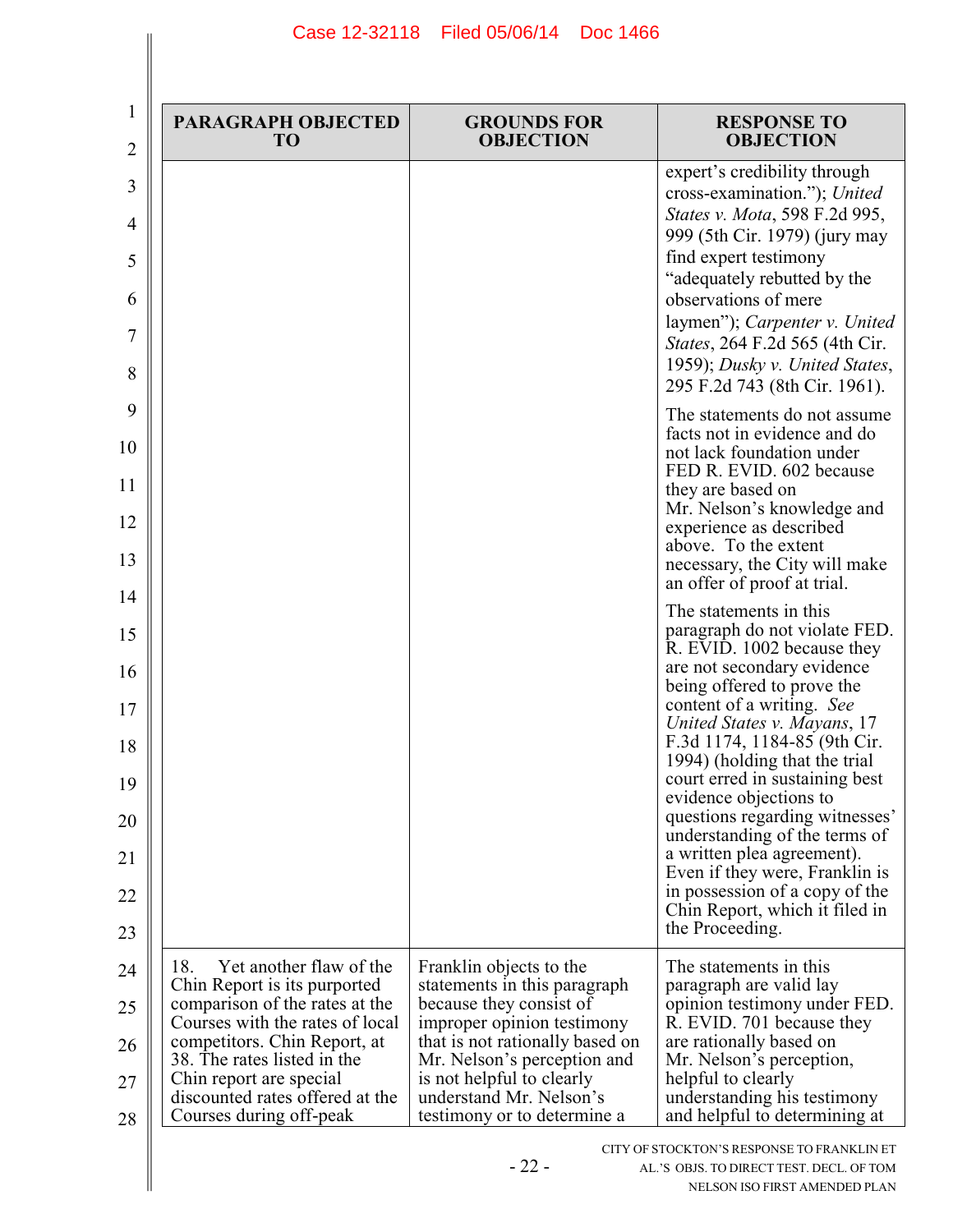| 1<br>$\overline{2}$ | <b>PARAGRAPH OBJECTED</b><br><b>TO</b>                           | <b>GROUNDS FOR</b><br><b>OBJECTION</b>                                                    | <b>RESPONSE TO</b><br><b>OBJECTION</b>                                                         |
|---------------------|------------------------------------------------------------------|-------------------------------------------------------------------------------------------|------------------------------------------------------------------------------------------------|
| 3                   | seasons, while the rates listed<br>for local competitors are the | fact in issue. FED. R. EVID.<br>701; see also Britz Fertilizers,                          | least one fact in issue. The<br>statements are also based on                                   |
| 4                   | competitors' full-price rack<br>rates. The resulting             | 2009 U.S. Dist. LEXIS 57947,<br>at *8-9 (fact witness not                                 | Mr. Nelson's knowledge and<br>experience as General                                            |
| 5                   | comparison is essentially one<br>of apples (the Courses'         | permitted to offer opinions to<br>rebut expert's methodology).                            | Manager of the Courses as<br>well as a golf professional for                                   |
| 6                   | special rates) to oranges<br>(competitors' rack rates).          | Franklin objects to the<br>statements in this paragraph                                   | the past 30 years, who for the<br>past three years has been                                    |
| 7                   | Such a comparison is<br>improper and inaccurate.                 | because Mr. Nelson's<br>description of the Chin Report<br>is not the best evidence of the | employed by KemperSports,<br>Inc. managing the Courses.<br>Cf. Int'l Ass'n of Firefighters,    |
| 8                   |                                                                  | contents of that document.<br>FED. R. EVID. 1002.                                         | Local 1186 v. City of Vallejo,<br>48 B.R. 208, 292-93 (B.A.P.                                  |
| 9<br>10             |                                                                  |                                                                                           | 9th Cir. 2009) (upholding the<br>bankruptcy court's admission                                  |
| 11                  |                                                                  |                                                                                           | of the testimony of the City of<br>Vallejo's Assistant Finance<br>Director regarding Vallejo's |
| 12                  |                                                                  |                                                                                           | financial conditions and<br>constraints even though the                                        |
| 13                  |                                                                  |                                                                                           | testimony "arguably contained<br>legal conclusions" because the                                |
| 14                  |                                                                  |                                                                                           | testimony pertained to the<br>"complex[]" area of municipal                                    |
| 15                  |                                                                  |                                                                                           | accounting and promoted<br>"judicial efficiency") (citing<br>FRE 701).                         |
| 16                  |                                                                  |                                                                                           | Furthermore, expert testimony                                                                  |
| 17                  |                                                                  |                                                                                           | may be rebutted by the<br>testimony of lay witnesses.                                          |
| 18                  |                                                                  |                                                                                           | United States v. Shackelford,<br>494 F.2d 67, 68, 75 (9th Cir.                                 |
| 19<br>20            |                                                                  |                                                                                           | 1974) (holding that the<br>government could rely                                               |
| 21                  |                                                                  |                                                                                           | entirely on lay witnesses with<br>percipient knowledge to rebut                                |
| 22                  |                                                                  |                                                                                           | the defendant's expert);                                                                       |
| 23                  |                                                                  |                                                                                           | United States v. Bennett, 908<br>F.2d 189, 195 (7th Cir. 1990)                                 |
| 24                  |                                                                  |                                                                                           | (government was not required<br>to rebut expert testimony with                                 |
| 25                  |                                                                  |                                                                                           | its own expert because "it may<br>accomplish the same result by                                |
| 26                  |                                                                  |                                                                                           | presenting lay witnesses and                                                                   |
| 27                  |                                                                  |                                                                                           | other evidence and by<br>undermining the defense                                               |
| 28                  |                                                                  |                                                                                           | expert's credibility through<br>cross-examination."); United                                   |
|                     |                                                                  |                                                                                           | CITY OF STOCKTON'S RESPONSE TO FRANKLIN ET                                                     |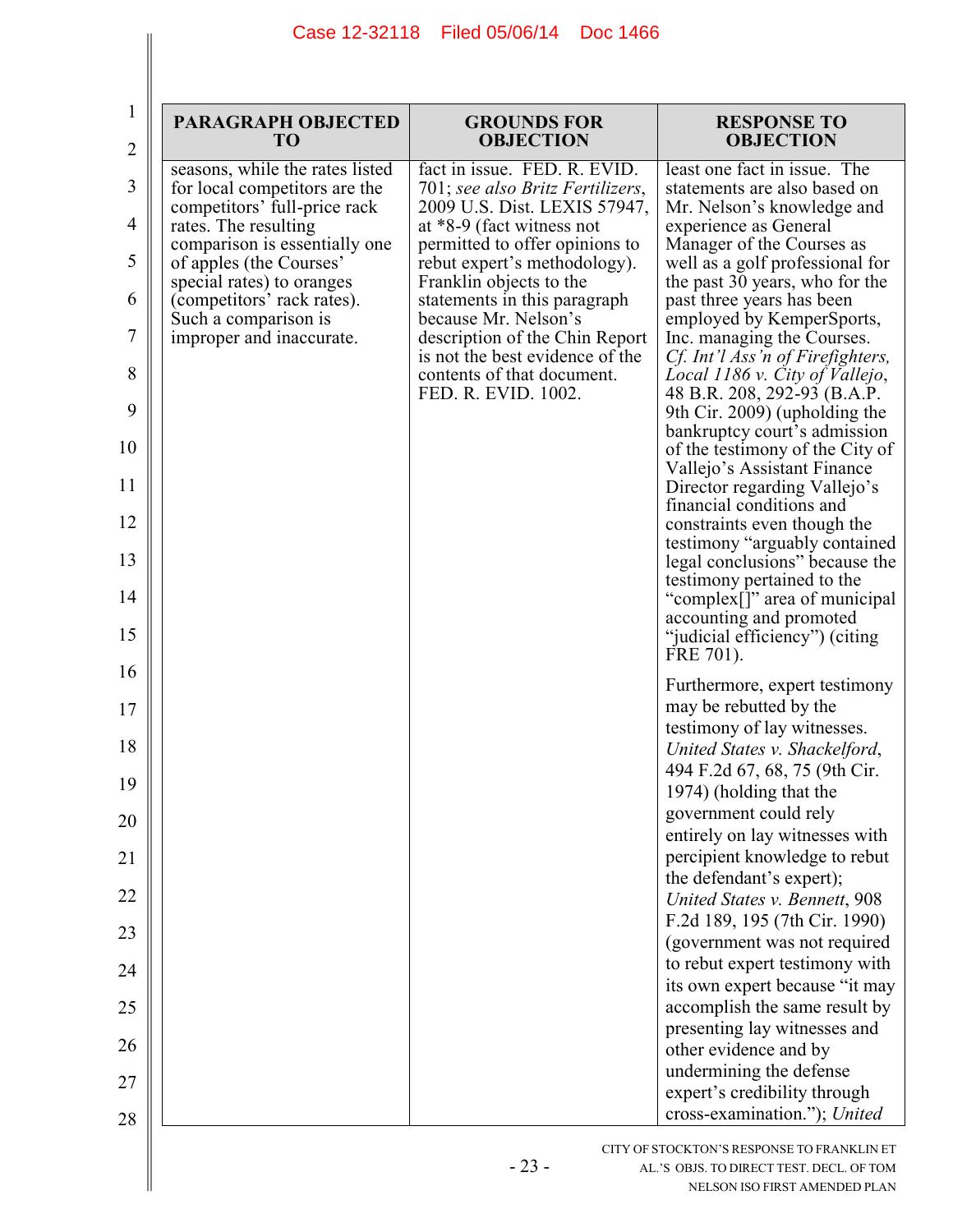| <b>PARAGRAPH OBJECTED</b><br>T <sub>O</sub>                                                                                                                                                                                                                                                                                                                                                                                                                                                                                           | <b>GROUNDS FOR</b><br><b>OBJECTION</b>                                                                                                                                                                                                                                                                                                                                                                                                                                                                                                                                                                                                                             | <b>RESPONSE TO</b><br><b>OBJECTION</b>                                                                                                                                                                                                                                                                                                                                                                                                                                                                                                                                                                                                                                            |
|---------------------------------------------------------------------------------------------------------------------------------------------------------------------------------------------------------------------------------------------------------------------------------------------------------------------------------------------------------------------------------------------------------------------------------------------------------------------------------------------------------------------------------------|--------------------------------------------------------------------------------------------------------------------------------------------------------------------------------------------------------------------------------------------------------------------------------------------------------------------------------------------------------------------------------------------------------------------------------------------------------------------------------------------------------------------------------------------------------------------------------------------------------------------------------------------------------------------|-----------------------------------------------------------------------------------------------------------------------------------------------------------------------------------------------------------------------------------------------------------------------------------------------------------------------------------------------------------------------------------------------------------------------------------------------------------------------------------------------------------------------------------------------------------------------------------------------------------------------------------------------------------------------------------|
|                                                                                                                                                                                                                                                                                                                                                                                                                                                                                                                                       |                                                                                                                                                                                                                                                                                                                                                                                                                                                                                                                                                                                                                                                                    | States v. Mota, 598 F.2d 995,<br>999 (5th Cir. 1979) (jury may<br>find expert testimony<br>"adequately rebutted by the<br>observations of mere<br>laymen"); Carpenter v. United<br><i>States</i> , 264 F.2d 565 (4th Cir.<br>1959); Dusky v. United States,<br>295 F.2d 743 (8th Cir. 1961).                                                                                                                                                                                                                                                                                                                                                                                      |
|                                                                                                                                                                                                                                                                                                                                                                                                                                                                                                                                       |                                                                                                                                                                                                                                                                                                                                                                                                                                                                                                                                                                                                                                                                    | The statements in this<br>paragraph do not violate FED.<br>R. EVID. 1002 because they<br>are not secondary evidence<br>being offered to prove the<br>content of a writing. See<br>United States v. Mayans, 17<br>F.3d 1174, 1184-85 (9th Cir.<br>1994) (holding that the trial<br>court erred in sustaining best<br>evidence objections to<br>questions regarding witnesses'<br>understanding of the terms of<br>a written plea agreement).<br>Even if they were, Franklin is<br>in possession of a copy of the<br>Chin Report, which it filed in<br>the Proceeding.                                                                                                              |
| 19.<br>While the Chin Report<br>pays lip service to the<br>financial and physical<br>condition of the Courses, it<br>essentially ignores these<br>factors in developing its<br>valuation. In particular, the<br>Chin Report fails to account<br>for the following critical facts:<br>The Courses have<br>a)<br>lost money every<br>year for nearly a<br>decade.<br>The Courses cannot<br>b)<br>suddenly become<br>profitable by simply<br>raising prices.<br>In order to even<br>C)<br>potentially return to<br>positive margins, the | Franklin objects to the<br>statements in this paragraph<br>because they consist of<br>improper opinion testimony<br>that is not rationally based on<br>Mr. Nelson's perception and<br>is not helpful to clearly<br>understand Mr. Nelson's<br>testimony or to determine a<br>fact in issue. FED. R. EVID.<br>701; see also Britz Fertilizers,<br>2009 U.S. Dist. LEXIS 57947,<br>at *8-9 (fact witness not<br>permitted to offer opinions to<br>rebut expert's methodology).<br>Franklin objects to the<br>statements in this paragraph<br>because Mr. Nelson's<br>description of the Chin Report<br>is not the best evidence of the<br>contents of that document. | The statements in this<br>paragraph are valid lay<br>opinion testimony under FED.<br>R. EVID. 701 because they<br>are rationally based on<br>Mr. Nelson's perception,<br>helpful to clearly<br>understanding his testimony<br>and helpful to determining at<br>least one fact in issue. The<br>statements are also based on<br>Mr. Nelson's knowledge and<br>experience as General<br>Manager of the Courses as<br>well as a golf professional for<br>the past 30 years, who for the<br>past three years has been<br>employed by KemperSports,<br>Inc. managing the Courses.<br>Cf. Int'l Ass'n of Firefighters,<br>Local 1186 v. City of Vallejo,<br>48 B.R. 208, 292-93 (B.A.P. |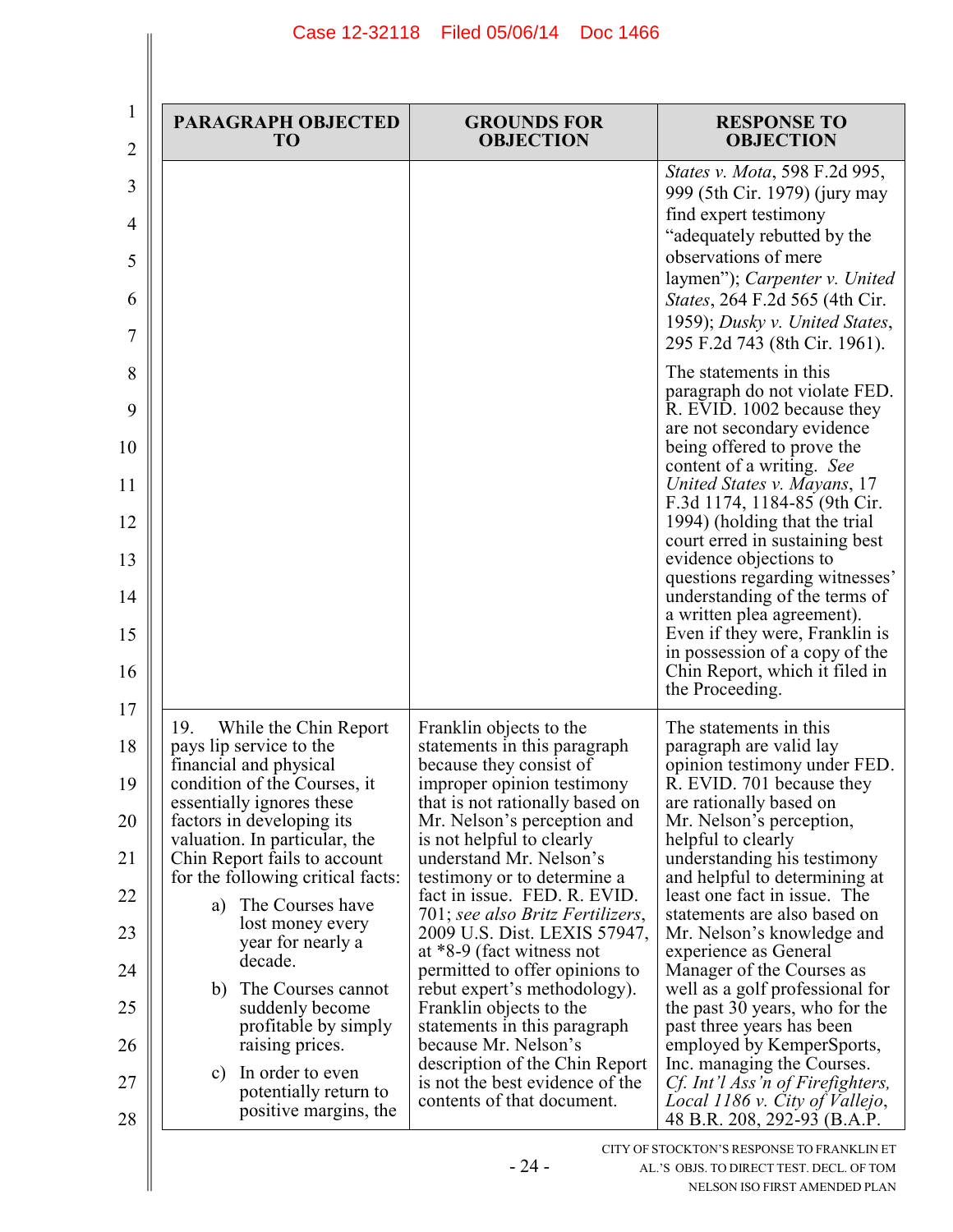| 1<br>$\overline{2}$                                                                                           | <b>PARAGRAPH OBJECTED</b><br>TO                                                                                                                                                                                                                                                                                                           | <b>GROUNDS FOR</b><br><b>OBJECTION</b> | <b>RESPONSE TO</b><br><b>OBJECTION</b>                                                                                                                                                                                                                                                                                                                                                                                                                                                                                                                                                                                                                                                                                                                                                                                                                                                                                                                                                                                                                                                                                                            |
|---------------------------------------------------------------------------------------------------------------|-------------------------------------------------------------------------------------------------------------------------------------------------------------------------------------------------------------------------------------------------------------------------------------------------------------------------------------------|----------------------------------------|---------------------------------------------------------------------------------------------------------------------------------------------------------------------------------------------------------------------------------------------------------------------------------------------------------------------------------------------------------------------------------------------------------------------------------------------------------------------------------------------------------------------------------------------------------------------------------------------------------------------------------------------------------------------------------------------------------------------------------------------------------------------------------------------------------------------------------------------------------------------------------------------------------------------------------------------------------------------------------------------------------------------------------------------------------------------------------------------------------------------------------------------------|
| 3<br>4<br>5<br>6<br>7<br>8<br>9<br>10<br>11<br>12<br>13<br>14<br>15<br>16<br>17<br>18<br>19<br>20<br>21<br>22 | Courses will first<br>require anywhere<br>from \$6 million to<br>\$8 million in capital<br>improvements and<br>deferred<br>maintenance.<br>d) Even with such<br>improvements and<br>maintenance, the<br>Courses can expect<br>only modest revenue<br>increases (and<br>probably not the<br>more than 10%<br>increase that Chin<br>claims) | FED. R. EVID. 1002.                    | 9th Cir. 2009) (upholding the<br>bankruptcy court's admission<br>of the testimony of the City of<br>Vallejo's Assistant Finance<br>Director regarding Vallejo's<br>financial conditions and<br>constraints even though the<br>testimony "arguably contained<br>legal conclusions" because the<br>testimony pertained to the<br>"complex[]" area of municipal<br>accounting and promoted<br>"judicial efficiency") (citing<br>FRE 701).<br>Furthermore, expert testimony<br>may be rebutted by the<br>testimony of lay witnesses.<br>United States v. Shackelford,<br>494 F.2d 67, 68, 75 (9th Cir.<br>1974) (holding that the<br>government could rely<br>entirely on lay witnesses with<br>percipient knowledge to rebut<br>the defendant's expert);<br>United States v. Bennett, 908<br>F.2d 189, 195 (7th Cir. 1990)<br>(government was not required<br>to rebut expert testimony with<br>its own expert because "it may<br>accomplish the same result by<br>presenting lay witnesses and<br>other evidence and by<br>undermining the defense<br>expert's credibility through<br>cross-examination."); United<br>States v. Mota, 598 F.2d 995, |
| 23                                                                                                            |                                                                                                                                                                                                                                                                                                                                           |                                        | 999 (5th Cir. 1979) (jury may<br>find expert testimony                                                                                                                                                                                                                                                                                                                                                                                                                                                                                                                                                                                                                                                                                                                                                                                                                                                                                                                                                                                                                                                                                            |
| 24                                                                                                            |                                                                                                                                                                                                                                                                                                                                           |                                        | "adequately rebutted by the<br>observations of mere                                                                                                                                                                                                                                                                                                                                                                                                                                                                                                                                                                                                                                                                                                                                                                                                                                                                                                                                                                                                                                                                                               |
| 25<br>26                                                                                                      |                                                                                                                                                                                                                                                                                                                                           |                                        | laymen"); Carpenter v. United<br>States, 264 F.2d 565 (4th Cir.<br>1959); Dusky v. United States,<br>295 F.2d 743 (8th Cir. 1961).                                                                                                                                                                                                                                                                                                                                                                                                                                                                                                                                                                                                                                                                                                                                                                                                                                                                                                                                                                                                                |
| 27                                                                                                            |                                                                                                                                                                                                                                                                                                                                           |                                        | The statements in this<br>paragraph do not violate FED.                                                                                                                                                                                                                                                                                                                                                                                                                                                                                                                                                                                                                                                                                                                                                                                                                                                                                                                                                                                                                                                                                           |
| 28                                                                                                            |                                                                                                                                                                                                                                                                                                                                           | $-25-$                                 | CITY OF STOCKTON'S RESPONSE TO FRANKLIN ET<br>AL.'S OBJS. TO DIRECT TEST. DECL. OF TOM<br>NELSON ISO FIRST AMENDED PLAN                                                                                                                                                                                                                                                                                                                                                                                                                                                                                                                                                                                                                                                                                                                                                                                                                                                                                                                                                                                                                           |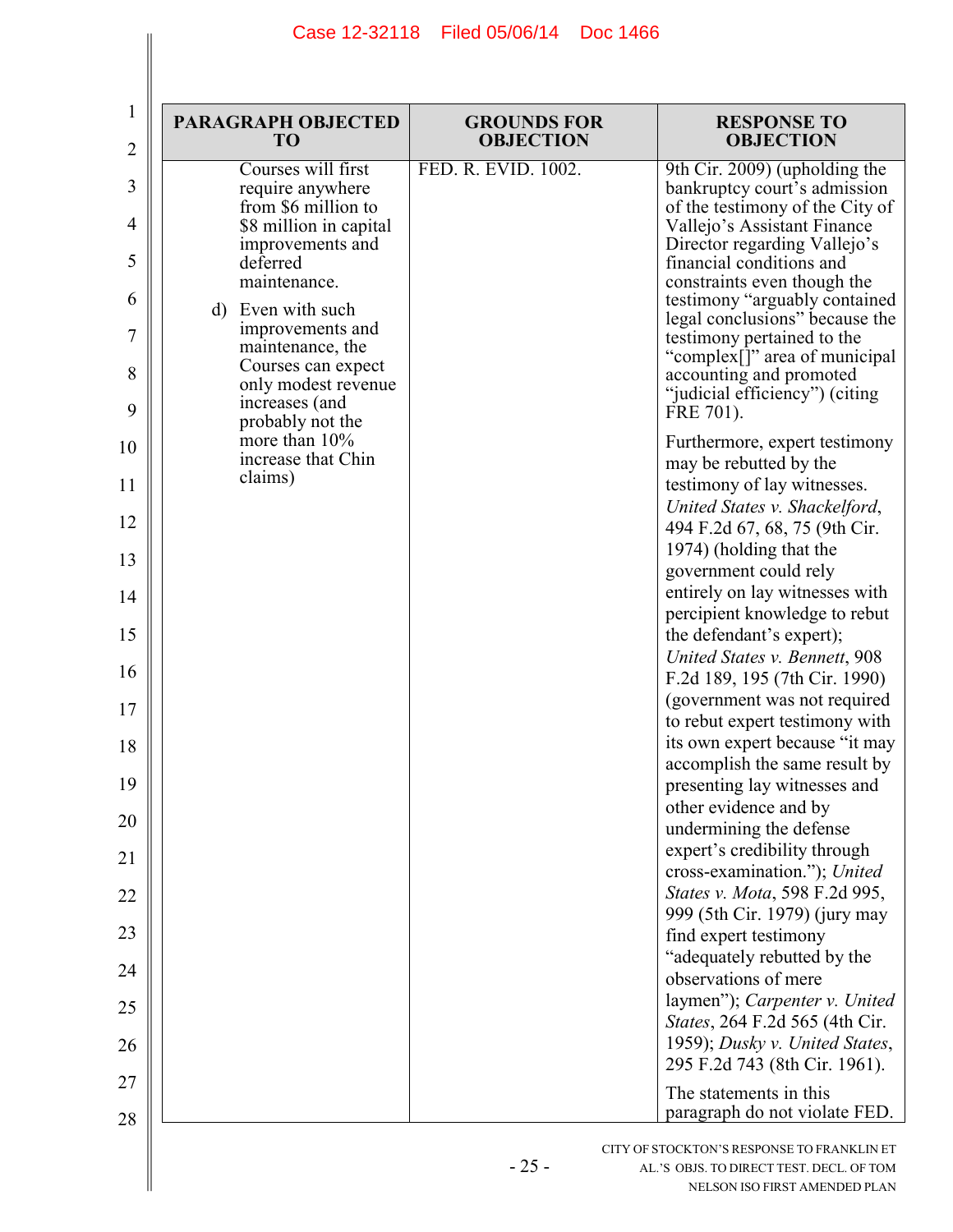| <b>PARAGRAPH OBJECTED</b><br><b>TO</b>                                                                                                                                                                                                                                                                                                                                                                                                                                                                                                                                                                                                        | <b>GROUNDS FOR</b><br><b>OBJECTION</b>                                                                                                                                                                                                                                                                                                                                                                                                                                                                                                                                                                                                                                                         | <b>RESPONSE TO</b><br><b>OBJECTION</b>                                                                                                                                                                                                                                                                                                                                                                                                                                                                                                                                                                                                                                                                                                                                                                                                                                                                                                                                                                                                            |
|-----------------------------------------------------------------------------------------------------------------------------------------------------------------------------------------------------------------------------------------------------------------------------------------------------------------------------------------------------------------------------------------------------------------------------------------------------------------------------------------------------------------------------------------------------------------------------------------------------------------------------------------------|------------------------------------------------------------------------------------------------------------------------------------------------------------------------------------------------------------------------------------------------------------------------------------------------------------------------------------------------------------------------------------------------------------------------------------------------------------------------------------------------------------------------------------------------------------------------------------------------------------------------------------------------------------------------------------------------|---------------------------------------------------------------------------------------------------------------------------------------------------------------------------------------------------------------------------------------------------------------------------------------------------------------------------------------------------------------------------------------------------------------------------------------------------------------------------------------------------------------------------------------------------------------------------------------------------------------------------------------------------------------------------------------------------------------------------------------------------------------------------------------------------------------------------------------------------------------------------------------------------------------------------------------------------------------------------------------------------------------------------------------------------|
|                                                                                                                                                                                                                                                                                                                                                                                                                                                                                                                                                                                                                                               |                                                                                                                                                                                                                                                                                                                                                                                                                                                                                                                                                                                                                                                                                                | R. EVID. 1002 because they<br>are not secondary evidence<br>being offered to prove the<br>content of a writing. See<br>United States v. Mayans, 17<br>F.3d 1174, 1184-85 (9th Cir.<br>1994) (holding that the trial<br>court erred in sustaining best<br>evidence objections to<br>questions regarding witnesses'<br>understanding of the terms of<br>a written plea agreement).<br>Even if they were, Franklin is<br>in possession of a copy of the<br>Chin Report, which it filed in<br>the Proceeding.                                                                                                                                                                                                                                                                                                                                                                                                                                                                                                                                         |
| Based on the Chin<br>20.<br>Report's refusal to properly<br>account for these<br>considerations into its<br>valuation, the report vastly<br>overestimates the value of the<br>Courses. Any reasonable<br>valuation would need to<br>consider the price that a<br>purchaser would pay for golf<br>courses that have perennially<br>operated at a deficit, would<br>require millions of dollars of<br>investments to become<br>profitable, and would only be<br>able to expect limited to<br>moderate profits years down<br>the road. By choosing to<br>ignore these factors, I believe<br>the Chin Report's conclusions<br>are fatally flawed. | Franklin objects to the<br>statements in this paragraph<br>because they consist of<br>improper opinion testimony<br>that is not rationally based on<br>Mr. Nelson's perception and<br>is not helpful to clearly<br>understand Mr. Nelson's<br>testimony or to determine a<br>fact in issue. FED. R. EVID.<br>701; see also Britz Fertilizers,<br>2009 U.S. Dist. LEXIS 57947,<br>at *8-9 (fact witness not<br>permitted to offer opinions to<br>rebut expert's methodology).<br>Franklin also objects to the<br>statements in this paragraph<br>because Mr. Nelson's<br>description of the Chin Report<br>is not the best evidence of the<br>contents of that document.<br>FED. R. EVID. 1002. | The statements in this<br>paragraph are valid lay<br>opinion testimony under FED.<br>R. EVID. 701 because they<br>are rationally based on<br>Mr. Nelson's perception,<br>helpful to clearly<br>understanding his testimony<br>and helpful to determining at<br>least one fact in issue. The<br>statements are also based on<br>Mr. Nelson's knowledge and<br>experience as General<br>Manager of the Courses as<br>well as a golf professional for<br>the past 30 years, who for the<br>past three years has been<br>employed by KemperSports,<br>Inc. managing the Courses.<br>Cf. Int'l Ass'n of Firefighters,<br>Local 1186 v. City of Vallejo,<br>48 B.R. 208, 292-93 (B.A.P.<br>9th Cir. 2009) (upholding the<br>bankruptcy court's admission<br>of the testimony of the City of<br>Vallejo's Assistant Finance<br>Director regarding Vallejo's<br>financial conditions and<br>constraints even though the<br>testimony "arguably contained<br>legal conclusions" because the<br>testimony pertained to the<br>"complex[]" area of municipal |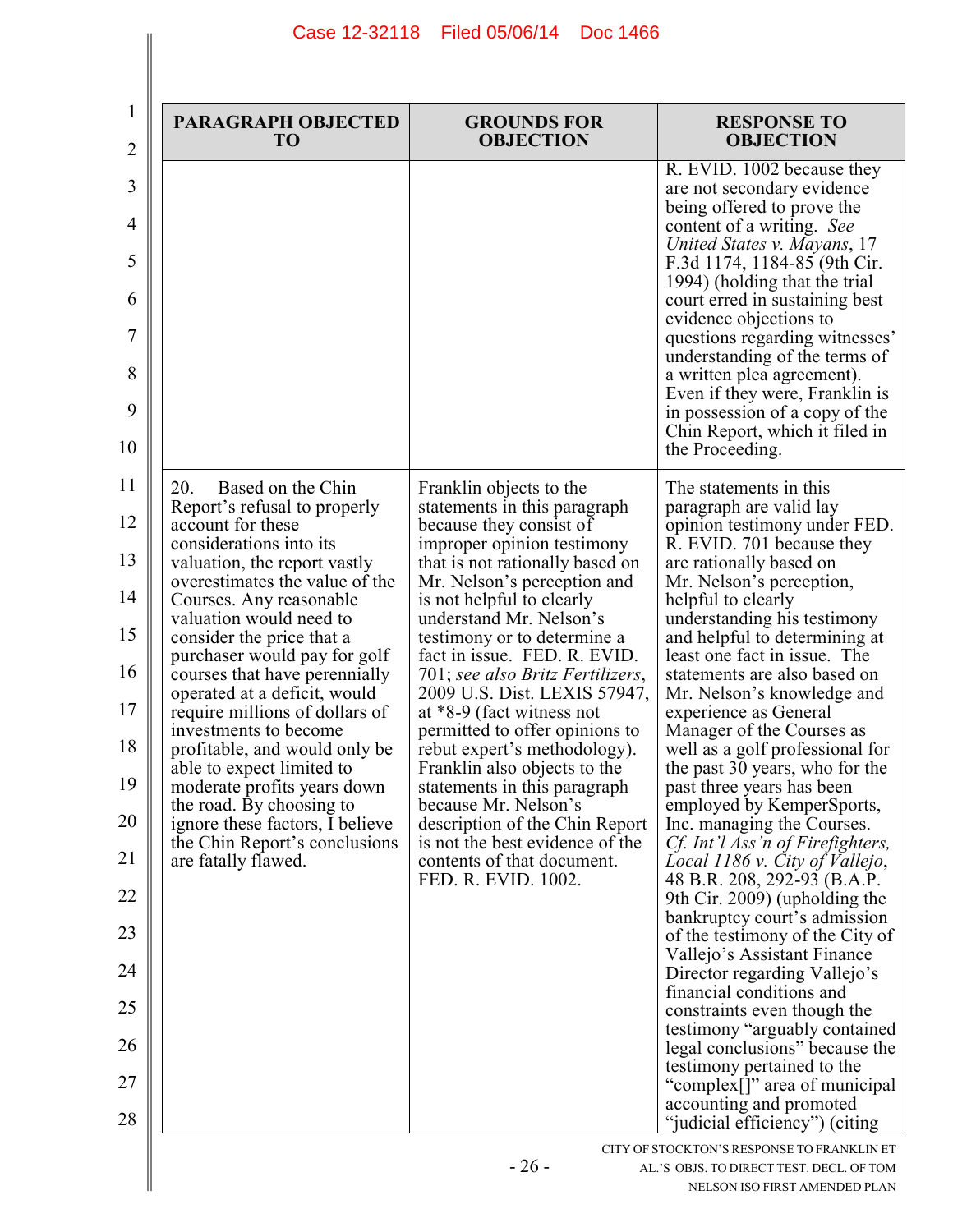| 2      | <b>PARAGRAPH OBJECTED</b><br>TO | <b>GROUNDS FOR</b><br><b>OBJECTION</b> | <b>RESPONSE TO</b><br><b>OBJECTION</b>                                                                                  |
|--------|---------------------------------|----------------------------------------|-------------------------------------------------------------------------------------------------------------------------|
| 3      |                                 |                                        | FRE 701).                                                                                                               |
| 4<br>5 |                                 |                                        | Furthermore, expert testimony<br>may be rebutted by the<br>testimony of lay witnesses.<br>United States v. Shackelford, |
| 6      |                                 |                                        | 494 F.2d 67, 68, 75 (9th Cir.<br>1974) (holding that the                                                                |
|        |                                 |                                        | government could rely<br>entirely on lay witnesses with                                                                 |
|        |                                 |                                        | percipient knowledge to rebut<br>the defendant's expert);<br>United States v. Bennett, 908                              |
|        |                                 |                                        | F.2d 189, 195 (7th Cir. 1990)<br>(government was not required                                                           |
|        |                                 |                                        | to rebut expert testimony with<br>its own expert because "it may                                                        |
|        |                                 |                                        | accomplish the same result by<br>presenting lay witnesses and                                                           |
| 14     |                                 |                                        | other evidence and by<br>undermining the defense                                                                        |
|        |                                 |                                        | expert's credibility through<br>cross-examination."); United                                                            |
|        |                                 |                                        | States v. Mota, 598 F.2d 995,<br>999 (5th Cir. 1979) (jury may                                                          |
|        |                                 |                                        | find expert testimony<br>"adequately rebutted by the                                                                    |
|        |                                 |                                        | observations of mere<br>laymen"); Carpenter v. United                                                                   |
|        |                                 |                                        | States, 264 F.2d 565 (4th Cir.<br>1959); Dusky v. United States,<br>295 F.2d 743 (8th Cir. 1961).                       |
|        |                                 |                                        | The statements in this                                                                                                  |
|        |                                 |                                        | paragraph do not violate FED.<br>R. EVID. 1002 because they<br>are not secondary evidence                               |
|        |                                 |                                        | being offered to prove the<br>content of a writing. See                                                                 |
|        |                                 |                                        | United States v. Mayans, 17<br>F.3d 1174, 1184-85 (9th Cir.                                                             |
|        |                                 |                                        | 1994) (holding that the trial<br>court erred in sustaining best                                                         |
|        |                                 |                                        | evidence objections to<br>questions regarding witnesses'<br>understanding of the terms of                               |
|        |                                 |                                        | a written plea agreement).<br>Even if they were, Franklin is                                                            |

- 27 -